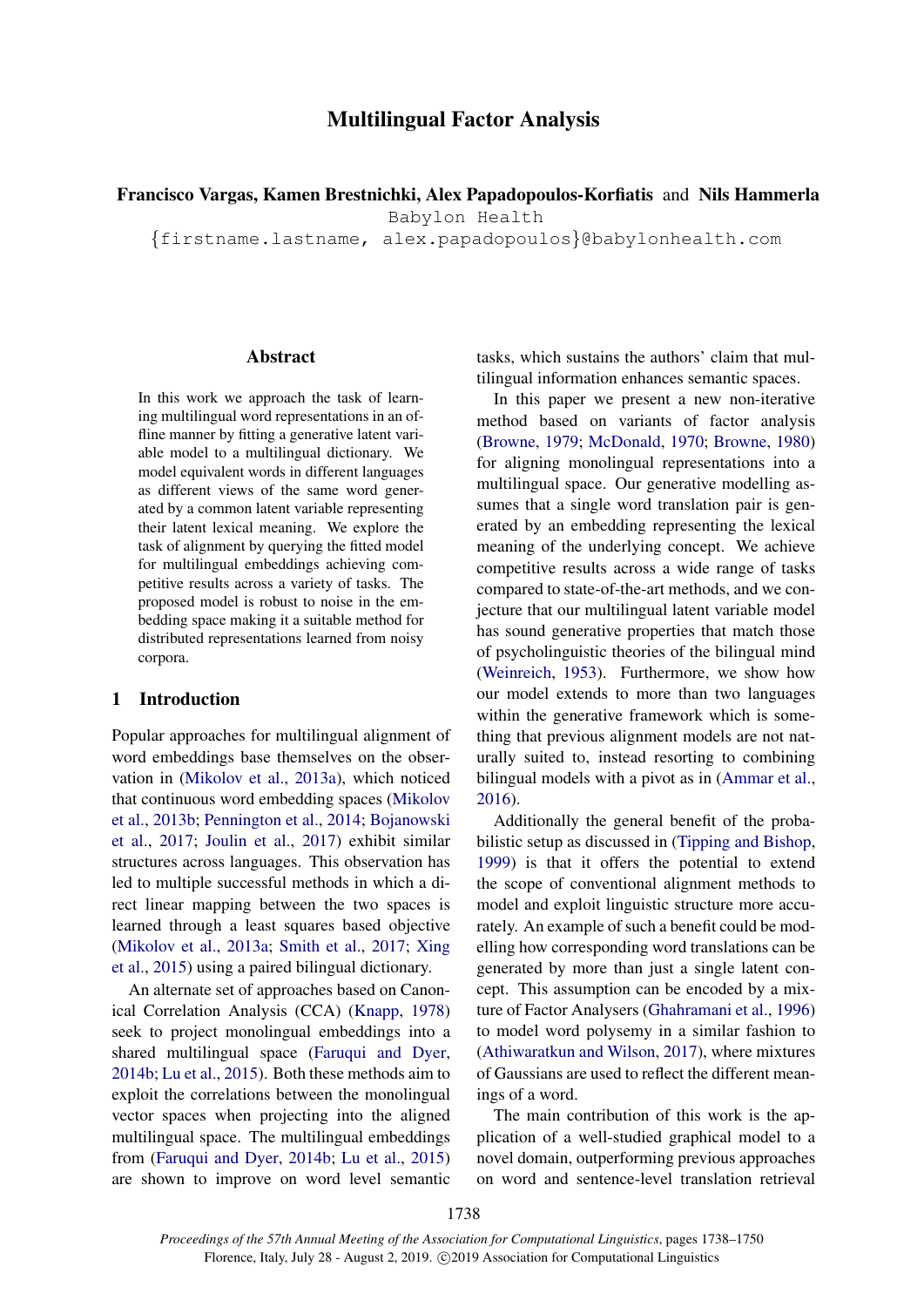<span id="page-1-1"></span>

Figure 1: Graphical model for alignment. Latent space z represents the aligned shared space between the two vector spaces  $x$  and  $y$ .

tasks. We put the model through a battery of tests, showing it aligns embeddings across languages well, while retaining performance on monolingual word-level and sentence-level tasks. Finally, we apply a natural extension of this model to more languages in order to align three languages into a single common space.

## 2 Background

Previous work on the topic of embedding alignment has assumed that alignment is a directed procedure — i.e. we want to align French to English embeddings. However, another approach would be to align both to a common latent space that is not necessarily the same as either of the original spaces. This motivates applying a well-studied latent variable model to this problem.

#### 2.1 Factor Analysis

Factor analysis [\(Spearman,](#page-9-11) [1904;](#page-9-11) [Thurstone,](#page-9-12) [1931\)](#page-9-12) is a technique originally developed in psychology to study the correlation of latent factors  $z \in \mathbb{R}^k$  on observed measurements  $x \in \mathbb{R}^d$ . Formally:

$$
\begin{aligned} p(\textbf{z}) &= \mathcal{N}(\textbf{z};\textbf{0},\mathbb{I}), \\ p(\textbf{x}|\textbf{z}) &= \mathcal{N}(\textbf{x};\textbf{W}\textbf{z}+\textbf{\mu},\boldsymbol{\Psi}). \end{aligned}
$$

In order to learn the parameters  $W, \Psi$  of the model we maximise the marginal likelihood  $p(x|W, \Psi)$  with respect to  $W, \Psi$ . The maximum likelihood estimates of these procedures can be used to obtain latent representations for a given observation  $\mathbb{E}_{p(\boldsymbol{z}|\boldsymbol{x})}[\boldsymbol{z}]$ . Such projections have been found to be generalisations of principal component analysis [\(Pearson,](#page-9-13) [1901\)](#page-9-13) as studied in [\(Tipping and Bishop,](#page-9-9) [1999\)](#page-9-9).

#### 2.2 Inter-Battery Factor Analysis

Inter-Battery Factor Analysis (IBFA) [\(Tucker,](#page-9-14) [1958;](#page-9-14) [Browne,](#page-8-2) [1979\)](#page-8-2) is an extension of factor

<span id="page-1-2"></span>

Figure 2: Graphical model for MBFA. Latent space  $z$ represents the aligned shared space between the multiple vector spaces  $\{x_j\}_{j=1}^v$ .

analysis that adapts it to two sets of variables  $\boldsymbol{x} \in \mathbb{R}^d$ ,  $\boldsymbol{y} \in \mathbb{R}^{\tilde{d}'}$  (i.e. embeddings of two languages). In this setting it is assumed that pairs of observations are generated by a shared latent variable z

<span id="page-1-3"></span>
$$
p(z) = \mathcal{N}(z; \mathbf{0}, \mathbb{I}),
$$
  
\n
$$
p(x|z) = \mathcal{N}(x; \mathbf{W}_x z + \mu_x, \Psi_x),
$$
  
\n
$$
p(y|z) = \mathcal{N}(y; \mathbf{W}_y z + \mu_y, \Psi_y).
$$
 (1)

As in traditional factor analysis, we seek to estimate the parameters that maximise the marginal likelihood

<span id="page-1-0"></span>
$$
\arg\max_{\{\Psi_i, \mathbf{W}_i\}} \prod_k p(\mathbf{x}^{(k)}, \mathbf{y}^{(k)} | \{\Psi_i, \mathbf{W}_i\}_i),
$$
\nsubject to  $\Psi_i \succ 0$ ,  $(\mathbf{W}_i^\top \mathbf{W}_i) \succ 0$ , (2)

where the joint marginal  $p(\mathbf{x}_k, \mathbf{y}_k | {\{\mathbf{\Psi}_i, \mathbf{W}_i\}_i})$  is a Gaussian with the form

$$
\mathcal{N}\left(\begin{bmatrix} x\\ {\boldsymbol y} \end{bmatrix};\begin{bmatrix} {\boldsymbol \mu}_{{\boldsymbol x}}\\ {\boldsymbol \mu}_{{\boldsymbol y}} \end{bmatrix},\begin{bmatrix} \boldsymbol{\Sigma}_{xx}\boldsymbol{\Sigma}_{xy}\\ \boldsymbol{\Sigma}_{yx}\boldsymbol{\Sigma}_{yy} \end{bmatrix}\right), \\ \boldsymbol{\Sigma}_{ij} = \boldsymbol{W}_i\boldsymbol{W}_j^\top + \delta_{ij}\boldsymbol{\Psi}_i,
$$

and  $\Psi \succ 0$  means  $\Psi$  is positive definite.

Maximising the likelihood as in Equation [2](#page-1-0) will find the optimal parameters for the generative pro-cess described in Figure [1](#page-1-1) where one latent  $z$  is responsible for generating a pair  $x, y$ . This makes it a suitable objective for aligning the vector spaces of  $x$ ,  $y$  in the latent space. In contrast to the discriminative directed methods in [\(Mikolov et al.,](#page-9-0) [2013a;](#page-9-0) [Smith et al.,](#page-9-4) [2017;](#page-9-4) [Xing et al.,](#page-10-0) [2015\)](#page-10-0), IBFA has the capacity to model noise.

We can re-interpret the logarithm of Equation [2](#page-1-0)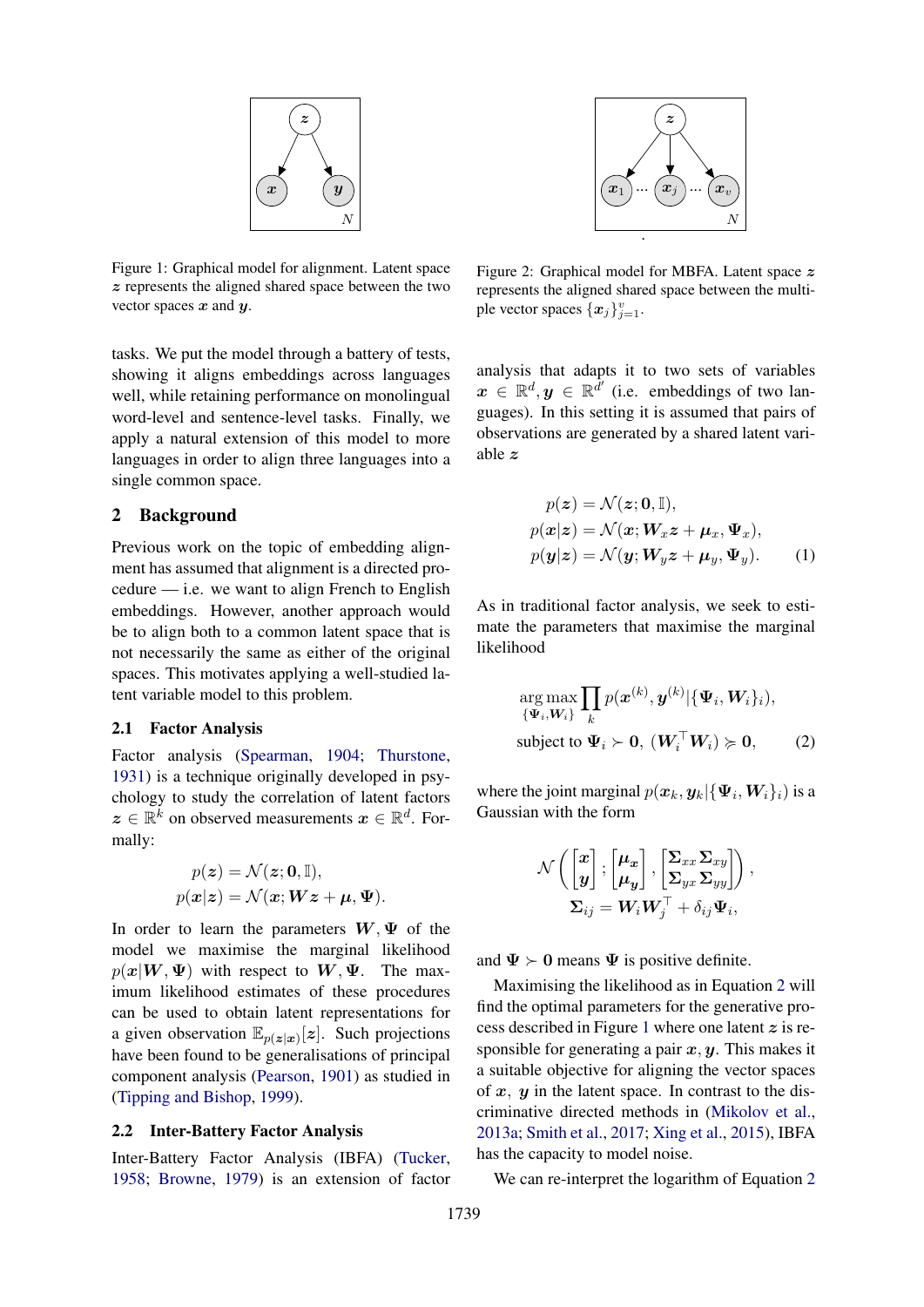(as shown in Appendix [D\)](#page-10-1) as

$$
\sum_{k} \log p(\boldsymbol{x}^{(k)}, \boldsymbol{y}^{(k)} | \boldsymbol{\theta}) = C + \sum_{k} (\mathcal{L}_{k}^{y|x} + \mathcal{L}_{k}^{x}), (3)
$$

$$
\mathcal{L}_{k}^{y|x} = -\frac{1}{2} \|\tilde{\boldsymbol{y}}^{(k)} - \boldsymbol{W}_{y} \mathbb{E}_{p(\boldsymbol{z}|\boldsymbol{x}^{(k)})} [\boldsymbol{z}] \|_{\boldsymbol{\Sigma}_{\boldsymbol{y}|\boldsymbol{x}}}^{2},
$$

$$
\mathcal{L}_{k}^{x} = -\frac{1}{2} \|\tilde{\boldsymbol{x}}^{(k)} - \boldsymbol{W}_{x} \mathbb{E}_{p(\boldsymbol{z}|\boldsymbol{x}^{(k)})} [\boldsymbol{z}] \|_{\boldsymbol{\Psi}_{\boldsymbol{x}} \boldsymbol{\Sigma}_{\boldsymbol{x}}^{-1} \boldsymbol{\Psi}_{\boldsymbol{x}}}^{2},
$$

$$
C = -\frac{N}{2} (\log |2\pi \boldsymbol{\Sigma}_{\boldsymbol{y}|\boldsymbol{x}}| + \log |2\pi \boldsymbol{\Sigma}_{\boldsymbol{x}}|).
$$

The exact expression for  $\Sigma_{y|x}$  is given in the same appendix. This interpretation shows that for each pair of points, the objective is to minimise the reconstruction errors of  $x$  and  $y$ , given a projection into the latent space  $\mathbb{E}_{p(z|x_k)}[z]$ . By utilising the symmetry of Equation [2,](#page-1-0) we can show the converse is true as well — maximising the joint probability also minimises the reconstruction loss given the latent projections  $\mathbb{E}_{p(z|\mathbf{y}_k)}[z]$ . Thus, this forces the latent embeddings of  $x_k$  and  $y_k$  to be close in the latent space. This provides intuition as to why embedding into this common latent space is a good alignment procedure.

In [\(Browne,](#page-8-2) [1979;](#page-8-2) [Bach and Jordan,](#page-8-6) [2005\)](#page-8-6) it is shown that the maximum likelihood estimates for  $\{\Psi_i, W_i\}$  can be attained in closed form

$$
\begin{aligned} \hat{\bm{W}}_i &= \bm{S}_{ii} \bm{U}_i \bm{P}^{1/2}, \\ \hat{\bm{\Psi}}_i &= \bm{S}_{ii} - \hat{\bm{W}}_i \hat{\bm{W}}_i^\top, \\ \hat{\bm{\mu}}_x &= \bar{\bm{x}}, \ \hat{\bm{\mu}}_y = \bar{\bm{y}}, \end{aligned}
$$

where

$$
\begin{aligned} \boldsymbol{S}_{xx} &= \frac{1}{m} \sum_{i=1}^m \tilde{\boldsymbol{x}}^{(i)} \tilde{\boldsymbol{x}}^{(i)\top}, \\ \boldsymbol{S}_{yy} &= \frac{1}{m} \sum_{i=1}^m \tilde{\boldsymbol{y}}^{(i)} \tilde{\boldsymbol{y}}^{(i)\top}, \\ \boldsymbol{U}_i &= \boldsymbol{S}_{ii}^{-1/2} \boldsymbol{V}_i, \\ \boldsymbol{V}_x \boldsymbol{P} \boldsymbol{V}_y^\top &= \text{SVD} (\boldsymbol{S}_{xx}^{-1/2} \boldsymbol{S}_{xy} \boldsymbol{S}_{yy}^{-1/2}). \end{aligned}
$$

The projections into the latent space from  $x$  are given by (as proved in Appendix [B\)](#page-10-2)

$$
\mathbb{E}_{p(z|x)}[z] = (\mathbb{I} + W_x^{\top} \Psi_x^{-1} W_x)^{-1} W_x^{\top} \Psi_x^{-1} \tilde{x},
$$
  

$$
\tilde{x} = x - \mu_x.
$$
 (4)

Evaluated at the MLE, [\(Bach and Jordan,](#page-8-6) [2005\)](#page-8-6) show that Equation [4](#page-2-0) can be reduced to

$$
\mathbb{E}_{p(\boldsymbol{z}|\boldsymbol{x})}[\boldsymbol{z}] = \boldsymbol{P}^{1/2}\boldsymbol{U}_{\boldsymbol{x}}^\top(\boldsymbol{x}-\boldsymbol{\mu}_{\boldsymbol{x}}).
$$

#### <span id="page-2-1"></span>2.2.1 Multiple-Battery Factor Analysis

Multiple-Battery Factor Analysis (MBFA) [\(Mc-](#page-9-7)[Donald,](#page-9-7) [1970;](#page-9-7) [Browne,](#page-8-3) [1980\)](#page-8-3) is a natural extension of IBFA that models more than two views of observables (i.e. multiple languages), as shown in Figure [2.](#page-1-2)

Formally, for a set of views  $\{x_1, ..., x_v\}$ , we can write the model as

$$
p(\boldsymbol{z}) = \mathcal{N}(\boldsymbol{z}; \mathbf{0}, \mathbb{I}),
$$
  

$$
p(\boldsymbol{x}_i | \boldsymbol{z}) = \mathcal{N}(\boldsymbol{x}_i; \boldsymbol{W}_i \boldsymbol{z} + \boldsymbol{\mu}_i, \boldsymbol{\Psi}_i).
$$

Similar to IBFA the projections to the latent space are given by Equation [4,](#page-2-0) and the marginal yields a very similar form

$$
\mathcal{N}\! \left(\! \begin{bmatrix} x_1 \\ \vdots \\ x_v \end{bmatrix}\! ; \! \begin{bmatrix} \boldsymbol{\mu}_1 \\ \vdots \\ \boldsymbol{\mu}_v \end{bmatrix}\! ; \! \begin{bmatrix} \boldsymbol{W}_1 \boldsymbol{W}_1^\top \!\! + \! \boldsymbol{\Psi}_1 \ldots \ \boldsymbol{W}_1 \boldsymbol{W}_v^\top \\ \vdots \quad \ddots \quad \vdots \\ \boldsymbol{W}_v \boldsymbol{W}_1^\top \quad \ldots \boldsymbol{W}_v \boldsymbol{W}_v^\top \!\! + \! \boldsymbol{\Psi}_v \end{bmatrix} \!\right)\! .
$$

Unlike IBFA, a closed form solution for maximising the marginal likelihood of MBFA is unknown. Because of this, we have to resort to iterative approaches as in [\(Browne,](#page-8-3) [1980\)](#page-8-3) such as the natural extension of the EM algorithm proposed by [\(Bach](#page-8-6) [and Jordan,](#page-8-6) [2005\)](#page-8-6). Defining

$$
\begin{aligned} \boldsymbol{M}_t &= \left(\mathbb{I} + \boldsymbol{W}_t^\top \boldsymbol{\Psi}_t^{-1} \boldsymbol{W}_t\right)^{-1}\!, \\ \boldsymbol{B}_t &= \boldsymbol{M}_t \boldsymbol{W}_t^\top \boldsymbol{\Psi}_t^{-1}\!, \\ \widetilde{\boldsymbol{\Psi}}_{t+1} &= \boldsymbol{S} - \boldsymbol{S} \boldsymbol{\Psi}_t^{-1} \boldsymbol{W}_t \boldsymbol{M}_t^\top \boldsymbol{W}_{t+1}^\top, \end{aligned}
$$

the EM updates are given by

$$
\begin{aligned} &\boldsymbol{W}_{t+1} = & \boldsymbol{S} \boldsymbol{B}_t^\top \Big(\boldsymbol{M}_t + \boldsymbol{B}_t \boldsymbol{S} \boldsymbol{B}_t^\top\Big)^{-1}, \\ &\boldsymbol{\Psi}_{t+1} \!= \! \text{Bdiag}\left((\widetilde{\boldsymbol{\Psi}}_{t+1})_{11}, \ldots, (\widetilde{\boldsymbol{\Psi}}_{t+1})_{vv}\right), \end{aligned}
$$

<span id="page-2-0"></span>where  $S$  is the sample covariance matrix of the concatenated views (derivation provided in Appendix [E\)](#page-10-3). [\(Browne,](#page-8-3) [1980\)](#page-8-3) shows that, under suitable conditions, the MLE of the parameters of MBFA is uniquely identifiable (up to a rotation that does not affect the method's performance). We observed this in an empirical study — the solutions we converge to are always a rotation away from each other, irrespective of the parameters' initialisation. This heavily suggests that any optimum is a global optimum and thus we restrict ourselves to only reporting results we observed when fitting from a single initialisation. The chosen initialisation point is provided as Equation (3.25) of [\(Browne,](#page-8-3) [1980\)](#page-8-3).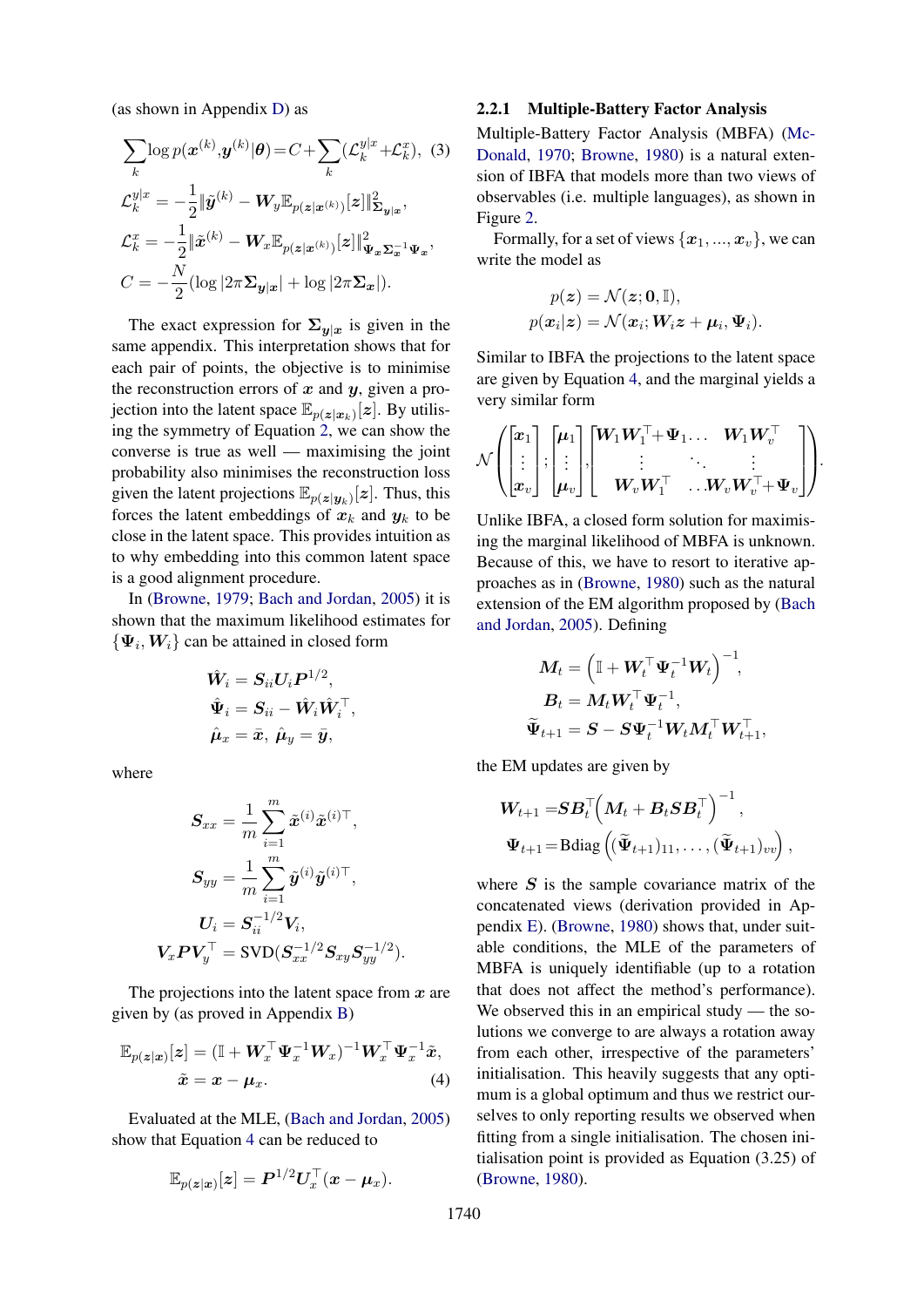

Figure 3: Weinrich's compound model for lexical association between English and Russian. Image from [\(Neuser,](#page-9-15) [2017\)](#page-9-15).

## 3 Multilingual Factor Analysis

We coin the term Multilingual Factor Analysis for the application of methods based on IBFA and MBFA to model the generation of multilingual tuples from a shared latent space. We motivate our generative process with the compound model for language association presented by [\(Weinreich,](#page-9-8) [1953\)](#page-9-8). In this model a lexical meaning entity (a concept) is responsible for associating the corresponding words in the two different languages.

<span id="page-3-0"></span>'book'=`kniga'<br>
1<br>
h's compound model for lexical as-<br>
English and Russian. Image from<br>
1<br>
al Factor Analysis<br>
1<br>
al Factor Analysis<br>
1<br>
1<br>
al Factor Analysis<br>
1<br>
1<br>
al Factor Analysis<br>
1<br>
1<br>
1<br>
al the generation of multi We note that the structure in Figure [3](#page-3-0) is very similar to our graphical model for IBFA specified in Figure [1.](#page-1-1) We can interpret our latent variable as the latent lexical concept responsible for associating (generating) the multilingual language pairs. Most theories that explain the interconnections between languages in the bilingual mind assume that "while phonological and morphosyntactic forms differ across languages, meanings and/or concepts are largely, if not completely, shared" [\(Pavlenko,](#page-9-16) [2009\)](#page-9-16). This shows that our generative modelling is supported by established models of language interconnectedness in the bilingual mind.

Intuitively, our approach can be summarised as transforming monolingual representations by mapping them to a concept space in which lexical meaning across languages is aligned and then performing retrieval, translation and similarity-based tasks in that aligned concept space.

## 3.1 Comparison to Direct Methods

Methods that learn a direct linear transformation from  $x$  to  $y$ , such as [\(Mikolov et al.,](#page-9-0) [2013a;](#page-9-0) [Artetxe et al.,](#page-8-7) [2016;](#page-8-7) [Smith et al.,](#page-9-4) [2017;](#page-9-4) [Lample](#page-9-17) [et al.,](#page-9-17) [2018\)](#page-9-17) could also be interpreted as maximising the conditional likelihood

$$
\prod_k p(\boldsymbol{y}^{(k)}|\boldsymbol{x}^{(k)})\!=\!\!\prod_k \mathcal{N}(\boldsymbol{y}^{(k)};\boldsymbol{W}\boldsymbol{x}^{(k)}\!+\!\boldsymbol{\mu},\boldsymbol{\Psi}).
$$

As shown in Appendix [F,](#page-11-0) the maximum likelihood estimate for  $W$  does not depend on the noise term  $\Psi$ . In addition, even if one were to fit  $\Psi$ , it is not clear how to utilise it to make predictions as the conditional expectation

$$
\mathbb{E}_{p(\boldsymbol{y}|\boldsymbol{x}^{(k)})}[\boldsymbol{y}] = \boldsymbol{W}\boldsymbol{x}^{(k)} + \boldsymbol{\mu},
$$

does not depend on the noise parameters. As this method is therefore not robust to noise, previous work has used extensive regularisation (i.e. by making  $W$  orthogonal) to avoid overfitting.

#### 3.2 Relation to CCA

CCA is a popular method used for multilingual alignment which is very closely related to IBFA, as detailed in [\(Bach and Jordan,](#page-8-6) [2005\)](#page-8-6). [\(Barber,](#page-8-8) [2012\)](#page-8-8) shows that CCA can be recovered as a limiting case of IBFA with constrained diagonal covariance  $\Psi_x = \sigma_x^2 \mathbb{I}$ ,  $\Psi_y = \sigma_y^2 \mathbb{I}$ , as  $\sigma_x^2, \sigma_y^2 \to 0$ . CCA assumes that the emissions from the latent spaces to the observables are deterministic. This is a strong and unrealistic assumption given that word embeddings are learned from noisy corpora and stochastic learning algorithms.

## 4 Experiments

In this section, we empirically demonstrate the effectiveness of our generative approach on several benchmarks, and compare it with state-of-the-art methods. We first present cross-lingual (wordtranslation) evaluation tasks to evaluate the quality of our multi-lingual word embeddings. As a follow-up to the word retrieval task we also run experiments on cross-lingual sentence retrieval tasks. We further demonstrate the quality of our multi-lingual word embeddings on monolingual word- and sentence-level similarity tasks from [\(Faruqui and Dyer,](#page-8-1) [2014b\)](#page-8-1), which we believe provides empirical evidence that the aligned embeddings preserve and even potentially enhance their monolingual quality.

#### 4.1 Word Translation

This task is concerned with the problem of retrieving the translation of a given set of source words. We reproduce results in the same environment as [\(Lample et al.,](#page-9-17)  $2018$  $2018$  $2018$ )<sup>1</sup> for a fair comparison. We perform an ablation study to assess the effectiveness of our method in the Italian to English (it-en) setting in [\(Smith et al.,](#page-9-4) [2017;](#page-9-4) [Dinu et al.,](#page-8-9) [2014\)](#page-8-9).

<span id="page-3-1"></span><sup>1</sup> [github.com/Babylonpartners/MultilingualFactorAnalysis,](https://github.com/Babylonpartners/MultilingualFactorAnalysis) based on [github.com/facebookresearch/MUSE.](https://github.com/facebookresearch/MUSE)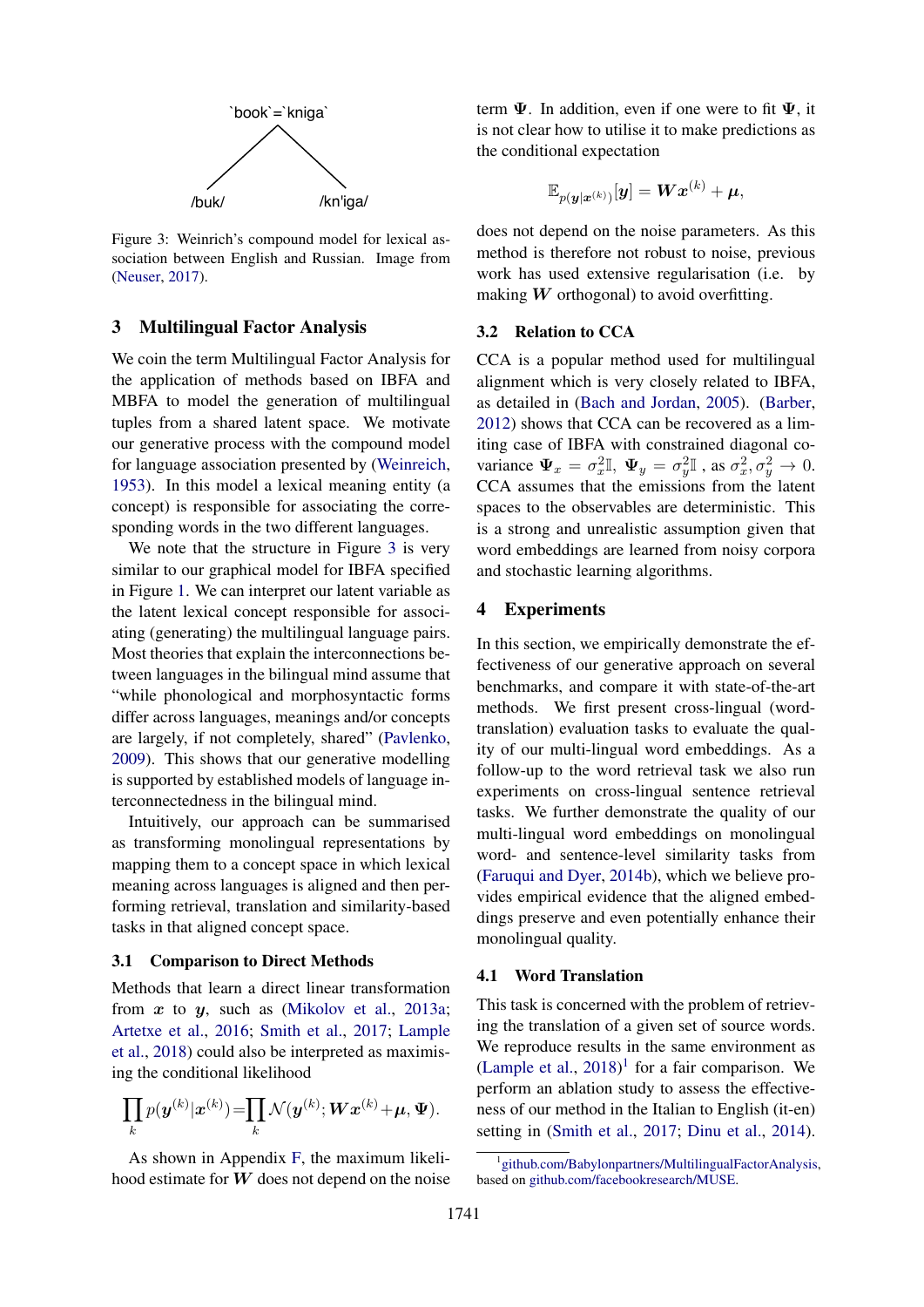<span id="page-4-0"></span>

| Method           | en-es | es-en | en-fr | fr-en | en-de | de-en | en-ru | ru-en | en-zh   | zh-en   |
|------------------|-------|-------|-------|-------|-------|-------|-------|-------|---------|---------|
| Supervised       |       |       |       |       |       |       |       |       |         |         |
| <b>SVD</b>       | 77.4  | 77.3  | 74.9  | 76.1  | 68.4  | 67.7  | 47.0  | 58.2  | $27.3*$ | $09.3*$ |
| <b>IBFA</b>      | 79.5  | 81.5  | 77.3  | 79.5  | 70.7  | 72.1  | 46.7  | 61.3  | 42.9    | 36.9    |
| SVD+CSLS         | 81.4  | 82.9  | 81.1  | 82.4  | 73.5  | 72.4  | 51.7  | 63.7  | $32.5*$ | $25.1*$ |
| <b>IBFA+CSLS</b> | 81.7  | 84.1  | 81.9  | 83.4  | 74.1  | 75.7  | 50.5  | 66.3  | 48.4    | 41.7    |
| Semi-supervised  |       |       |       |       |       |       |       |       |         |         |
| <b>SVD</b>       | 65.9  | 74.1  | 71.0  | 72.7  | 60.3  | 65.3  | 11.4  | 37.7  | 06.8    | 00.8    |
| <b>IBFA</b>      | 76.1  | 80.1  | 77.1  | 78.9  | 66.8  | 71.8  | 23.1  | 39.9  | 17.1    | 24.0    |
| AdvR             | 79.1  | 78.1  | 78.1  | 78.2  | 71.3  | 69.6  | 37.3  | 54.3  | 30.9    | 21.9    |
| SVD+CSLS         | 73.0  | 80.7  | 75.7  | 79.6  | 65.3  | 70.8  | 20.9  | 41.5  | 10.5    | 01.7    |
| <b>IBFA+CSLS</b> | 76.5  | 83.7  | 78.6  | 82.3  | 68.7  | 73.7  | 25.3  | 46.3  | 22.1    | 27.2    |
| AdvR+CSLS        | 81.7  | 83.3  | 82.3  | 82.1  | 74.0  | 72.2  | 44.0  | 59.1  | 32.5    | 31.4    |

Table 1: Precision @1 for cross-lingual word similarity tasks. Rows labelled AdvR are copies of Adversarial - Refine rows in [\(Lample et al.,](#page-9-17) [2018\)](#page-9-17). Results marked with a \* differ from the ones shown in [\(Lample et al.,](#page-9-17) [2018\)](#page-9-17) due to pre-processing done on their part. SVD and IBFA in the semi-supervised setting use the pseudo-dictionary, while AdvR uses frequency information. CSLS is the post-processing technique proposed in [\(Lample et al.,](#page-9-17) [2018\)](#page-9-17).

In these experiments we are interested in studying the effectiveness of our method compared to that of the Procrustes-based fitting used in [\(Smith](#page-9-4) [et al.,](#page-9-4) [2017\)](#page-9-4) without any post-processing steps to address the hubness problem [\(Dinu et al.,](#page-8-9) [2014\)](#page-8-9). In Table [1](#page-4-0) we observe how our model is competitive to the results in [\(Lample et al.,](#page-9-17) [2018\)](#page-9-17) and outperforms them in most cases. We notice that given an expert dictionary, our method performs the best out of all compared methods on all tasks, except in English to Russian (en-ru) translation where it remains competitive. What is surprising is that, in the semi-supervised setting, IBFA bridges the gap between the method proposed in [\(Lample et al.,](#page-9-17) [2018\)](#page-9-17) on languages where the dictionary of identical tokens across languages (i.e. the pseudo-dictionary from [\(Smith et al.,](#page-9-4) [2017\)](#page-9-4)) is richer. However, even though it significantly outperforms SVD using the pseudo-dictionary, it cannot match the performance of the adversarial approach for more distant languages like English and Chinese (en-zh).

## 4.1.1 Detailed Comparison to Basic SVD

We present a more detailed comparison to the SVD method described in [\(Smith et al.,](#page-9-4) [2017\)](#page-9-4). We focus on methods in their base form, that is without post-processing techniques, i.e. crossdomain similarity local scaling (CSLS) [\(Lample](#page-9-17) [et al.,](#page-9-17) [2018\)](#page-9-17) or inverted softmax (ISF) [\(Smith](#page-9-4)

[et al.,](#page-9-4) [2017\)](#page-9-4). Note that [\(Smith et al.,](#page-9-4) [2017\)](#page-9-4) used the scikit-learn  $2$  implementation of CCA, which uses an iterative estimation of partial least squares. This does not give the same results as the standard CCA procedure. In Table [2](#page-5-0) we reproduce the results from [\(Smith et al.,](#page-9-4) [2017\)](#page-9-4) using the dictionaries and embeddings provided by [\(Dinu et al.,](#page-8-9)  $2014$ <sup>[3](#page-4-2)</sup> and we compare our method (IBFA) using both the expert dictionaries from [\(Dinu et al.,](#page-8-9) [2014\)](#page-8-9) and the pseudo-dictionaries as constructed in [\(Smith et al.,](#page-9-4) [2017\)](#page-9-4). We significantly outperform both SVD and CCA, especially when using the pseudo-dictionaries.

#### 4.2 Word Similarity Tasks

This task assesses the monolingual quality of word embeddings. In this experiment, we fit both considered methods (CCA and IBFA) on the entire available dictionary of around 100k word pairs. We compare to CCA as used in [\(Faruqui and Dyer,](#page-8-1) [2014b\)](#page-8-1) and standard monolingual word embeddings on the available tasks from [\(Faruqui and](#page-8-1) [Dyer,](#page-8-1) [2014b\)](#page-8-1). We evaluate our multilingual embeddings on the following tasks: WS353 [\(Finkel](#page-8-10)[stein et al.,](#page-8-10) [2002\)](#page-8-10); WS-SIM, WS-REL [\(Agirre](#page-8-11) [et al.,](#page-8-11) [2009\)](#page-8-11); RG65 [\(Rubenstein and Goodenough,](#page-9-18) [1965\)](#page-9-18); MC-30 [\(Miller and Charles,](#page-9-19) [1991\)](#page-9-19); MT-

<span id="page-4-1"></span> ${}^{2}$ A commonly used Python library for scientific computing, found at [\(Pedregosa et al.,](#page-9-20) [2011\)](#page-9-20).

<span id="page-4-2"></span><sup>3</sup> [http://clic.cimec.unitn.it/ georgiana.dinu/down/](http://clic.cimec.unitn.it/~georgiana.dinu/down/)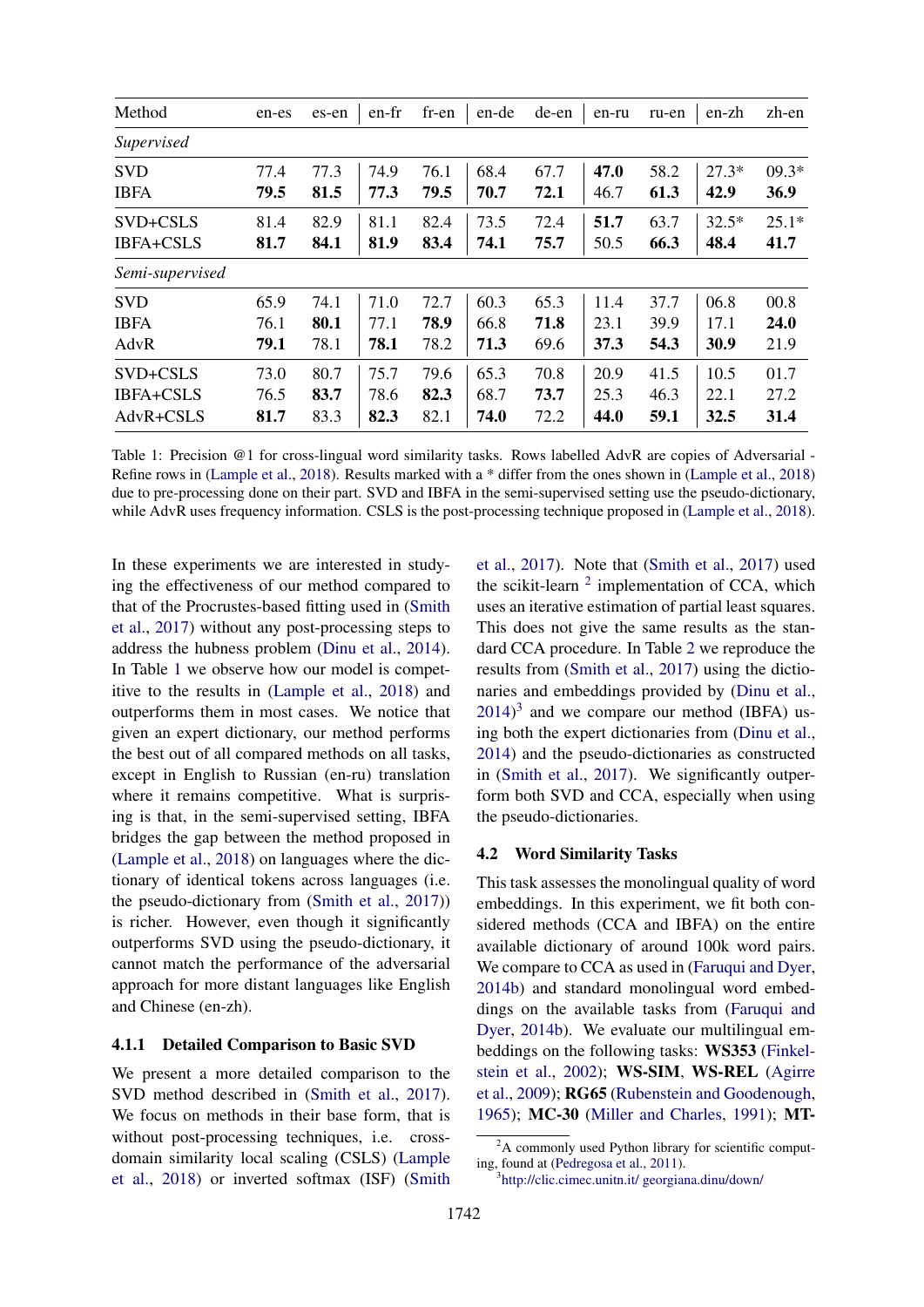<span id="page-5-0"></span>

|                                                                               |      |           | English to Italian Italian to English English to Italian Italian to English |  |  |                                                             |  |           |  |    |    |      |
|-------------------------------------------------------------------------------|------|-----------|-----------------------------------------------------------------------------|--|--|-------------------------------------------------------------|--|-----------|--|----|----|------|
|                                                                               | @ 1  | <b>@5</b> | @10                                                                         |  |  | $@1$ $@5$ $@10$                                             |  | @1 @5 @10 |  | @1 | @5 | @10  |
| Mikolov et. al.   33.8 48.3 53.9   24.9 41.0 47.4   1.0 2.8 3.9   2.5 6.4 9.1 |      |           |                                                                             |  |  |                                                             |  |           |  |    |    |      |
| CCA (Sklearn)                                                                 |      |           |                                                                             |  |  | 36.1 52.7 58.1 31.0 49.9 57.0 29.1 46.4 53.0 27.0 47.0 52.3 |  |           |  |    |    |      |
| <b>CCA</b>                                                                    |      |           |                                                                             |  |  | 30.9 48.1 52.7 27.7 45.5 51.0 26.5 42.5 48.1 22.8 40.1 45.5 |  |           |  |    |    |      |
| <b>SVD</b>                                                                    | 36.9 | 52.7      |                                                                             |  |  | $57.9$   32.2 49.6 55.7   27.1 43.4 49.3   26.2 42.1        |  |           |  |    |    | 49.0 |
| IBFA (Ours)                                                                   |      |           | $39.3$ 55.3 60.1                                                            |  |  |                                                             |  |           |  |    |    |      |

Table 2: Comparisons without post-processing of methods. Results reproduced from [\(Smith et al.,](#page-9-4) [2017\)](#page-9-4) for fair comparison. Left: Comparisons using the same expert dictionary as [\(Smith et al.,](#page-9-4) [2017\)](#page-9-4). Right: Comparisons using the pseudo-dictionary from [\(Smith et al.,](#page-9-4) [2017\)](#page-9-4).

<span id="page-5-2"></span>

| Embeddings | WS   | WS-SIM | WS-REL | RG-65 | $MC-30$ | MT-287 | MT-771 | <b>MEN-TR</b> |
|------------|------|--------|--------|-------|---------|--------|--------|---------------|
| English    | 73.7 | 78.1   | 68.2   | 79.7  | 81.2    | 67.9   | 66.9   | 76.4          |
| IBFA en-de | 74.4 | 79.4   | 68.3   | 81.4  | 84.2    | 67.2   | 69.4   | 77.8          |
| IBFA en-fr | 72.4 | 77.8   | 65.8   | 80.5  | 83.0    | 68.2   | 69.6   | 77.6          |
| IBFA en-es | 73.6 | 78.5   | 67.0   | 79.0  | 83.0    | 68.2   | 69.4   | 77.3          |
| CCA en-de  | 71.7 | 76.4   | 64.0   | 76.7  | 82.4    | 63.0   | 64.7   | 75.3          |
| CCA en-fr  | 70.9 | 76.4   | 63.3   | 76.5  | 81.4    | 63.4   | 65.4   | 74.9          |
| CCA en-es  | 70.8 | 76.3   | 63.1   | 76.4  | 81.2    | 63.0   | 65.1   | 74.7          |

Table 3: Spearman correlation for English word similarity tasks. First row represents monolingual fasttext vectors [\(Joulin et al.,](#page-9-3) [2017\)](#page-9-3) in English, the rest are bilingual embeddings.

287; [\(Radinsky et al.,](#page-9-21) [2011\)](#page-9-21); MT-771 [\(Halawi](#page-9-22) [et al.,](#page-9-22) [2012\)](#page-9-22), and MEN-TR [\(Bruni et al.,](#page-8-12) [2012\)](#page-8-12). These tasks consist of English word pairs that have been assigned ground truth similarity scores by humans. We use the test-suite provided by [\(Faruqui and Dyer,](#page-8-13)  $2014a$  $2014a$  $2014a$ )<sup>4</sup> to evaluate our multilingual embeddings on these datasets. This testsuite calculates similarity of words through cosine similarity in their representation spaces and then reports Spearman correlation with the ground truth similarity scores provided by humans.

As shown in Table [3,](#page-5-2) we observe a performance gain over CCA and monolingual word embeddings suggesting that we not only preserve the monolingual quality of the embeddings but also enhance it.

#### 4.3 Monolingual Sentence Similarity Tasks

Semantic Textual Similarity (STS) is a standard benchmark used to assess sentence similarity metrics [\(Agirre et al.,](#page-8-14) [2012,](#page-8-14) [2013,](#page-8-15) [2014,](#page-8-16) [2015,](#page-8-17) [2016\)](#page-8-18). In this work, we use it to show that our alignment procedure does not degrade the quality of the embeddings at the sentence level. For both IBFA and CCA, we align English and one other language

(from French, Spanish, German) using the entire dictionaries (of about 100k word pairs each) provided by [\(Lample et al.,](#page-9-17) [2018\)](#page-9-17). We then use the procedure defined in [\(Arora et al.,](#page-8-19) [2016\)](#page-8-19) to create sentence embeddings and use cosine similarity to output sentence similarity using those embeddings. The method's performance on each set of embeddings is assessed using Spearman correlation to human-produced expert similarity scores. As evidenced by the results shown in Table [4,](#page-6-0) IBFA remains competitive using any of the three languages considered, while CCA shows a performance decrease.

## 4.4 Crosslingual Sentence Similarity Tasks

Europarl [\(Koehn,](#page-9-23) [2005\)](#page-9-23) is a parallel corpus of sentences taken from the proceedings of the European parliament. In this set of experiments, we focus on its English-Italian (en-it) sub-corpus, in order to compare to previous methods. We report results under the framework of [\(Lample et al.,](#page-9-17) [2018\)](#page-9-17). That is, we form sentence embeddings using the average of the tf-idf weighted word embeddings in the bag-of-words representation of the sentence. Performance is averaged over 2,000 randomly chosen source sentence queries and 200k

<span id="page-5-1"></span><sup>4</sup> <https://github.com/mfaruqui/eval-word-vectors>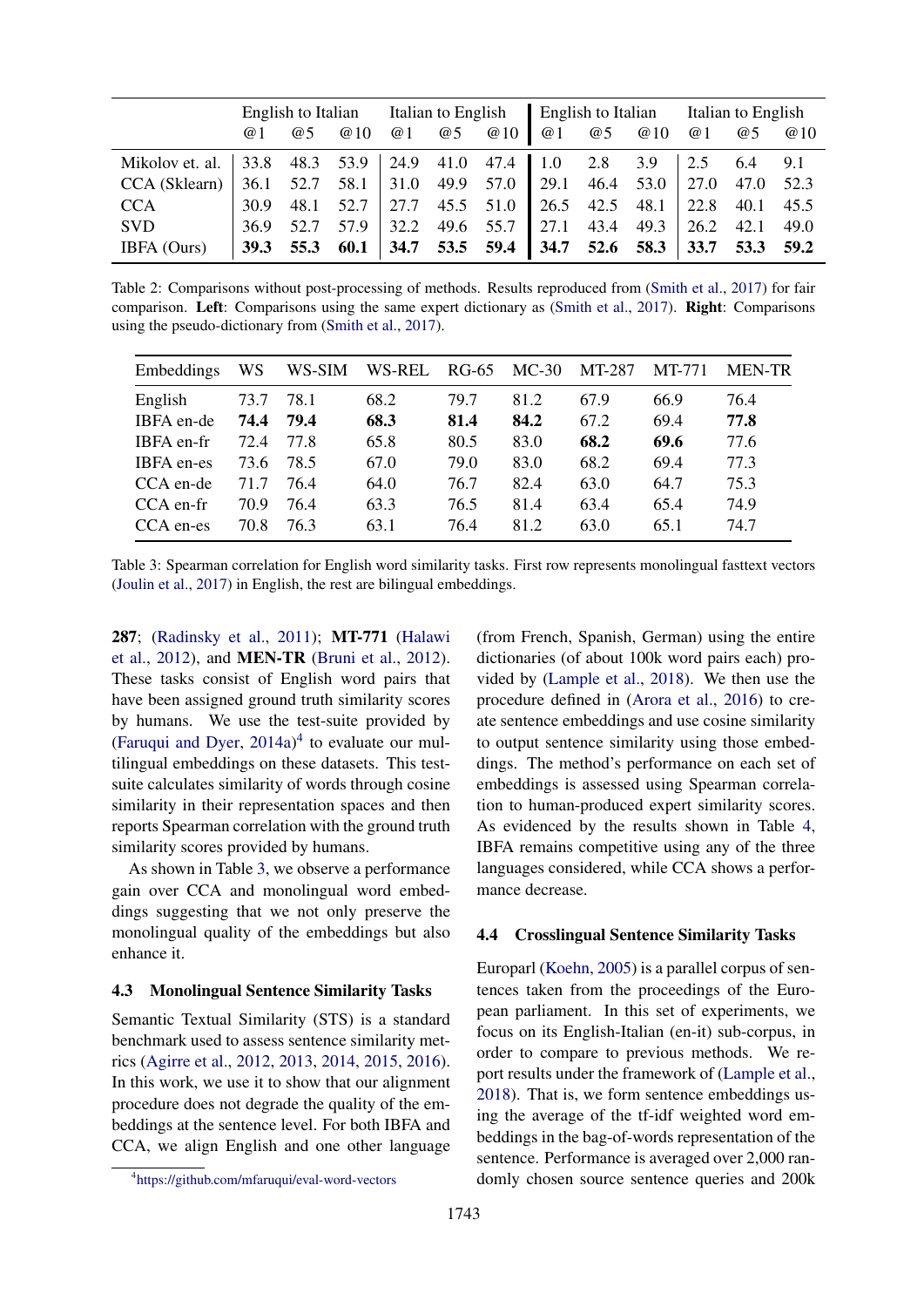<span id="page-6-0"></span>

| Embeddings        | <b>STS12</b> | $STS13*$ | STS <sub>14</sub> | <b>STS15</b> | <b>STS16</b> |
|-------------------|--------------|----------|-------------------|--------------|--------------|
| English           | 58.1         | 69.2     | 66.7              | 72.6         | 70.6         |
| IBFA en-de        | 58.1         | 70.2     | 66.8              | 73.0         | 71.6         |
| IBFA en-fr        | 58.0         | 70.0     | 66.7              | 72.8         | 71.4         |
| <b>IBFA</b> en-es | 57.9         | 69.7     | 66.6              | 72.9         | 71.7         |
| CCA en-de         | 56.7         | 67.5     | 65.7              | 73.1         | 70.5         |
| CCA en-fr         | 56.7         | 67.9     | 65.9              | 72.8         | 70.8         |
| CCA en-es         | 56.6         | 67.8     | 65.9              | 72.9         | 70.8         |

<span id="page-6-1"></span>Table 4: Spearman correlation for Semantic Textual Similarity (STS) tasks in English. All results use the sentence embeddings described in [\(Arora et al.,](#page-8-19) [2016\)](#page-8-19). First row represents monolingual FastText vectors [\(Joulin et al.,](#page-9-3) [2017\)](#page-9-3) in English, the rest are bilingual embeddings. \*STS13 excludes the proprietary SMT dataset.

|                              |            | English to Italian |      | Italian to English |      |      |  |
|------------------------------|------------|--------------------|------|--------------------|------|------|--|
|                              | $\omega$ 1 | @5                 | @10  | $\omega$ 1         | @5   | @10  |  |
| Mikolov et. al. $\checkmark$ | 10.5       | 18.7               | 22.8 | 12.0               | 22.1 | 26.7 |  |
| Dinu et al. $\checkmark$     | 45.3       | 72.4               | 80.7 | 48.9               | 71.3 | 78.3 |  |
| Smith et al. $\checkmark$    | 54.6       | 72.7               | 78.2 | 42.9               | 62.2 | 69.2 |  |
| <b>SVD</b>                   | 40.5       | 52.6               | 56.9 | 51.2               | 63.7 | 67.9 |  |
| IBFA (Ours)                  | 62.7       | 74.2               | 77.9 | 64.1               | 75.2 | 79.5 |  |
| $SVD + CSLS$                 | 64.0       | 75.8               | 78.5 | 67.9               | 79.4 | 82.8 |  |
| $AdvR + CSLS$                | 66.2       | 80.4               | 83.4 | 58.7               | 76.5 | 80.9 |  |
| <b>IBFA + CSLS</b>           | 68.8       | 80.7               | 83.5 | 70.2               | 80.8 | 84.8 |  |

Table 5: Sentence translation precisions @1, @5, @10 on 2,000 English-Italian pairs samples from a set of 200k sentences from Europarl [\(Koehn,](#page-9-23) [2005\)](#page-9-23) on Dinu embeddings. AdvR is copied from Adversarial - Refined in [\(Lample et al.,](#page-9-17) [2018\)](#page-9-17). Rows with  $\checkmark$  copied from [\(Smith et al.,](#page-9-4) [2017\)](#page-9-4).

target sentences for each language pair. Note that this is a different set up to the one presented in [\(Smith et al.,](#page-9-4) [2017\)](#page-9-4), in which an unweighted average is used. The results are reported in Table [5.](#page-6-1) As we can see, IBFA outperforms all prior methods both using nearest neighbour retrieval, where it has a gain of 20 percent absolute on SVD, as well as using the CSLS retrieval metric.

## 4.5 Alignment of three languages

In an ideal scenario, when we have  $v$  languages, we wouldn't want to train a transformation between each pair, as that would involve storing  $\mathcal{O}(v^2)$  matrices. One way to overcome this problem is by aligning all embeddings to a common space. In this exploratory experiment, we constrain ourselves to aligning three languages at the same time, but the same methodology could be applied to an arbitrary number of languages. MBFA, the extension of IBFA described in Section [2.2.1](#page-2-1) naturally lends itself to this task. What is needed for training this method is a dictionary of word triples across the three languages considered. We

construct such a dictionary by taking the intersection of all 6 pairs of bilingual dictionaries for the three languages provided by [\(Lample et al.,](#page-9-17) [2018\)](#page-9-17). We then train MBFA for 20,000 iterations of EM (a brief analysis of convergence is provided in Appendix [G\)](#page-12-0). Alternatively, with direct methods like [\(Smith et al.,](#page-9-4) [2017;](#page-9-4) [Lample et al.,](#page-9-17) [2018\)](#page-9-17) one could align all languages to English and treat that as the common space.

We compare both approaches and present their results in Table [6.](#page-7-0) As we can see, both methods experience a decrease in overall performance when compared to models fitted on just a pair of languages, however MBFA performs better overall. That is, the direct approaches preserve their performance on translation to and from English, but translation from French to Italian decreases significantly. Meanwhile, MBFA suffers a decrease in each pair of languages, however it retains competitive performance to the direct methods on English translation. It is worth noting that as the number of aligned languages v increases, there are  $O(v)$  pairs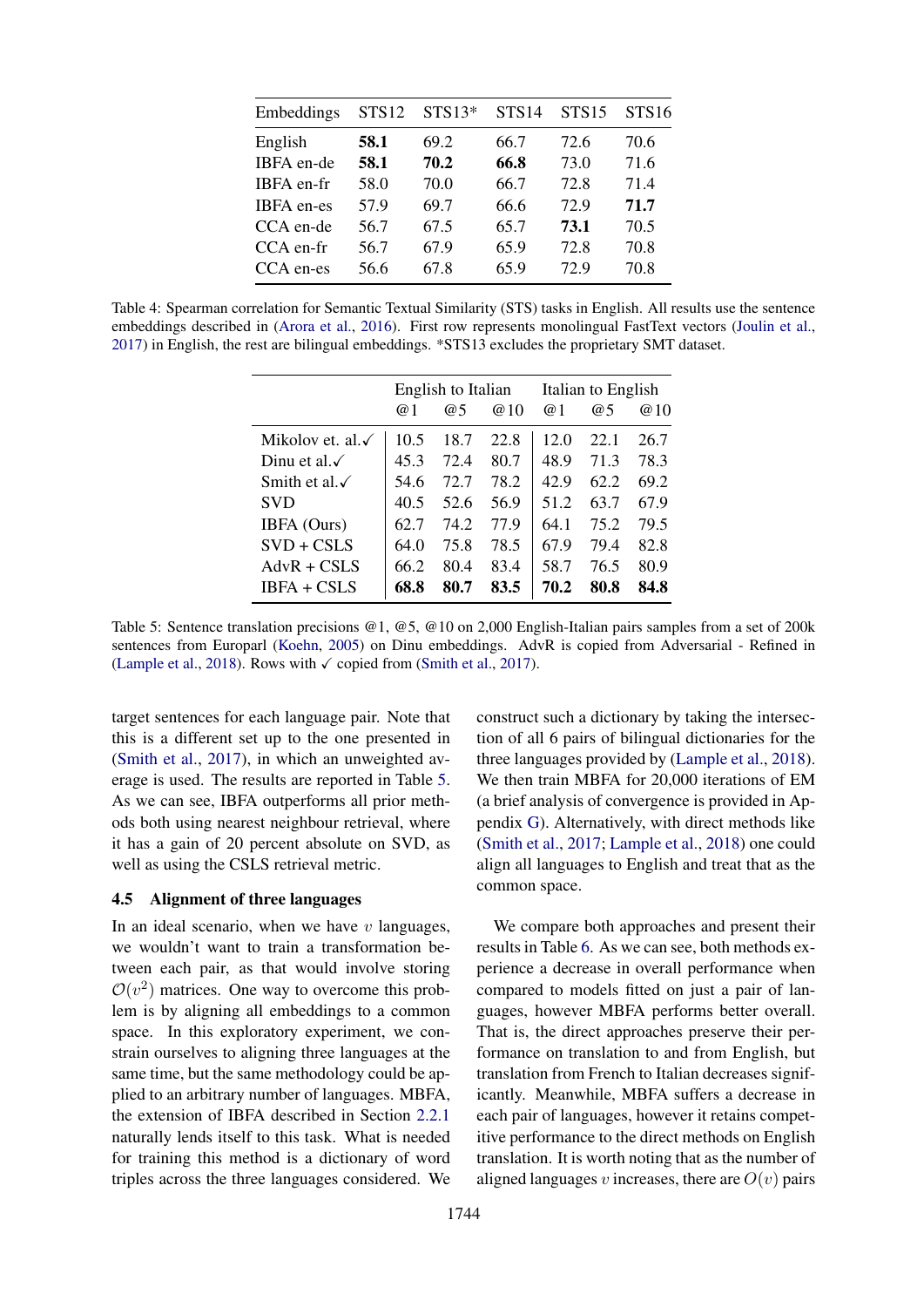<span id="page-7-0"></span>

| Method                                                                            |  | en-it it-en en-fr fr-en it-fr fr-it                            |  |  |
|-----------------------------------------------------------------------------------|--|----------------------------------------------------------------|--|--|
| <b>SVD</b><br><b>MBFA</b>                                                         |  | 71.0 72.4 74.9 76.1 78.3 72.9<br>71.9 73.4 76.7 78.1 82.6 77.5 |  |  |
| SVD+CSLS 76.2 77.9 81.1 82.4 84.5 79.8<br>MBFA+CSLS 77.4 77.7 81.9 82.1 86.8 81.9 |  |                                                                |  |  |

Table 6: Precision @1 when aligning English, French and Italian embeddings to a common space. For SVD, this common space is English, while for MBFA it is the latent space.

of languages, one of which is English, and  $O(v^2)$ pairs in which English does not participate. This suggests that MBFA may generalise past three simultaneously aligned languages better than the direct methods.

## 4.6 Generating Random Word Pairs

We explore the generative process of IBFA by synthesising word pairs from noise, using a trained English-Spanish IBFA model. We follow the generative process specified in Equation [1](#page-1-3) to generate 2,000 word vector pairs and then we find the nearest neighbour vector in each vocabulary and display the corresponding words. We then rank these 2,000 pairs according to their joint probability under the model and present the top 28 samples in Table [7.](#page-7-1) Note that whilst the sampled pairs are not exact translations, they have closely related meanings. The examples we found interesting are dreadful and despair; frightening and brutality; crazed and merry; unrealistic and questioning; misguided and conceal; reactionary and conservatism.

## 5 Conclusion

We have introduced a cross-lingual embedding alignment procedure based on a probabilistic latent variable model, that increases performance across various tasks compared to previous methods using both nearest neighbour retrieval, as well as the CSLS criterion. We have shown that the resulting embeddings in this aligned space preserve their quality by presenting results on tasks that assess word and sentence-level monolingual similarity correlation with human scores. The resulting embeddings also significantly increase the precision of sentence retrieval in multilingual settings. Finally, the preliminary results we have shown on aligning more than two languages at the same time provide an exciting path for future research.

<span id="page-7-1"></span>

| en                   | es                              | $es \rightarrow en$ |
|----------------------|---------------------------------|---------------------|
| particular           | efectivamente                   | effectively         |
| correspondingly esto |                                 | this                |
| silly                | irónicamente                    | ironic              |
| frightening          | brutalidad                      | brutality           |
| manipulations        | intencionadamente intentionally |                     |
| ignore               | contraproducente                | counter-            |
|                      |                                 | productive          |
| fundamentally        | entendido                       | understood          |
| embarrassed          | enojado                         | angry               |
| terrified            | casualidad                      | coincidence         |
| hypocritical         | obviamente                      | obviously           |
| wondered             | incómodo                        | uncomfort-          |
|                      |                                 | able                |
| oftentimes           | apostar                         | betting             |
| unwittingly          | traicionar                      | betray              |
| mishap               | irónicamente                    | ironically          |
| veritable            | empero                          | however             |
| overpowered          | deshacerse                      | fall apart          |
| crazed               | divertidos                      | merry               |
| frightening          | ironía                          | irony               |
| dreadful             | desesperación                   | despair             |
| instituting          | restablecimiento                | recover             |
| unrealistic          | cuestionamiento                 | questioning         |
| regrettable          | erróneos                        | mistaken            |
| irresponsible        | preocupaciones                  | concerns            |
| obsession            | irremediablemente hopelessly    |                     |
| embodied             | voluntad                        | will                |
| misguided            | esconder                        | conceal             |
| perspective          | contestación                    | answer              |
| reactionary          | conservadurismo                 | conservatism        |

Table 7: Random pairs sampled from model, selected top 28 ranked by confidence. Proper nouns, and acronyms (names and surnames) were removed from the list. Third column represents a correct translation from Spanish to English.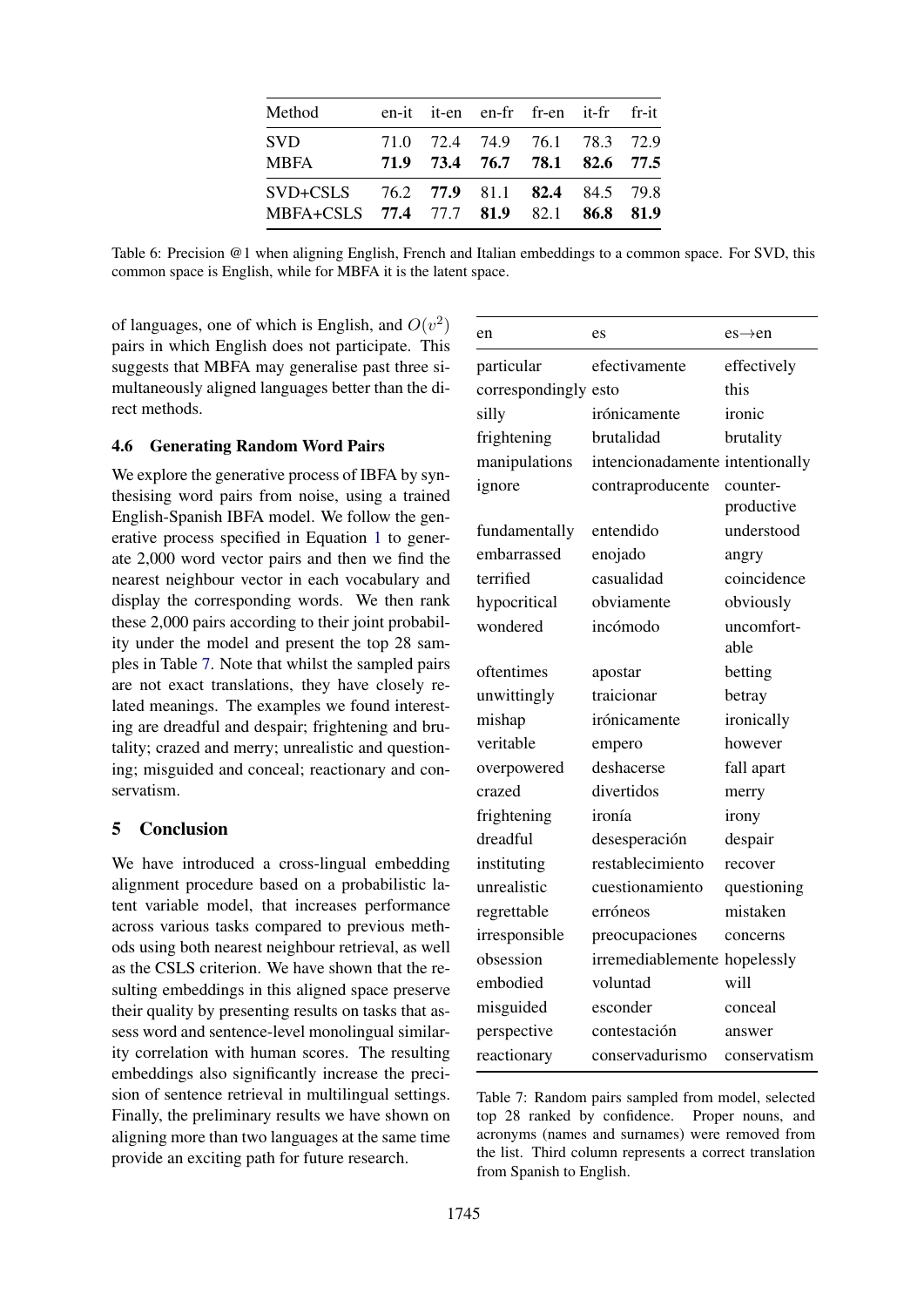## References

- <span id="page-8-11"></span>Eneko Agirre, Enrique Alfonseca, Keith Hall, Jana Kravalova, Marius Pasca, and Aitor Soroa. 2009. A study on similarity and relatedness using distributional and wordnet-based approaches. In *Proceedings of Human Language Technologies: The 2009 Annual Conference of the North American Chapter of the Association for Computational Linguistics*, pages 19–27. Association for Computational Linguistics.
- <span id="page-8-17"></span>Eneko Agirre, Carmen Banea, Claire Cardie, Daniel Cer, Mona Diab, Aitor Gonzalez-Agirre, Weiwei Guo, Inigo Lopez-Gazpio, Montse Maritxalar, Rada Mihalcea, et al. 2015. Semeval-2015 task 2: Semantic textual similarity, english, spanish and pilot on interpretability. In *Proceedings of the 9th international workshop on semantic evaluation (SemEval 2015)*, pages 252–263.
- <span id="page-8-16"></span>Eneko Agirre, Carmen Banea, Claire Cardie, Daniel Cer, Mona Diab, Aitor Gonzalez-Agirre, Weiwei Guo, Rada Mihalcea, German Rigau, and Janyce Wiebe. 2014. Semeval-2014 task 10: Multilingual semantic textual similarity. In *Proceedings of the 8th international workshop on semantic evaluation (SemEval 2014)*, pages 81–91.
- <span id="page-8-18"></span>Eneko Agirre, Carmen Banea, Daniel Cer, Mona Diab, Aitor Gonzalez-Agirre, Rada Mihalcea, German Rigau, and Janyce Wiebe. 2016. Semeval-2016 task 1: Semantic textual similarity, monolingual and cross-lingual evaluation. In *Proceedings of the 10th International Workshop on Semantic Evaluation (SemEval-2016)*, pages 497–511.
- <span id="page-8-15"></span>Eneko Agirre, Daniel Cer, Mona Diab, Aitor Gonzalez-Agirre, and Weiwei Guo. 2013. \* sem 2013 shared task: Semantic textual similarity. In *Second Joint Conference on Lexical and Computational Semantics (\* SEM), Volume 1: Proceedings of the Main Conference and the Shared Task: Semantic Textual Similarity*, volume 1, pages 32–43.
- <span id="page-8-14"></span>Eneko Agirre, Mona Diab, Daniel Cer, and Aitor Gonzalez-Agirre. 2012. Semeval-2012 task 6: A pilot on semantic textual similarity. In *Proceedings of the First Joint Conference on Lexical and Computational Semantics-Volume 1: Proceedings of the main conference and the shared task, and Volume 2: Proceedings of the Sixth International Workshop on Semantic Evaluation*, pages 385–393. Association for Computational Linguistics.
- <span id="page-8-4"></span>Waleed Ammar, George Mulcaire, Yulia Tsvetkov, Guillaume Lample, Chris Dyer, and Noah A Smith. 2016. Massively multilingual word embeddings. *arXiv preprint arXiv:1602.01925*.
- <span id="page-8-19"></span>Sanjeev Arora, Yingyu Liang, and Tengyu Ma. 2016. A simple but tough-to-beat baseline for sentence embeddings. *International Conference on Learning Representations, 2017*.
- <span id="page-8-7"></span>Mikel Artetxe, Gorka Labaka, and Eneko Agirre. 2016. Learning principled bilingual mappings of word embeddings while preserving monolingual invariance. In *Proceedings of the 2016 Conference on Empirical Methods in Natural Language Processing*, pages 2289–2294.
- <span id="page-8-5"></span>Ben Athiwaratkun and Andrew Gordon Wilson. 2017. Multimodal word distributions. *Proceedings of the 15th Conference of the European Chapter of the Association for Computational Linguistics: Volume 2, pages 427–431,Valencia, Spain, April 3-7*.
- <span id="page-8-6"></span>Francis R Bach and Michael I Jordan. 2005. A probabilistic interpretation of canonical correlation analysis. *Computer Science Division, University of California Berkeley*.
- <span id="page-8-8"></span>David Barber. 2012. *Bayesian reasoning and machine learning*, pages 474–475. Cambridge University Press.
- <span id="page-8-0"></span>Piotr Bojanowski, Edouard Grave, Armand Joulin, and Tomas Mikolov. 2017. Enriching word vectors with subword information. *Transactions of the Association for Computational Linguistics*, 5:135–146.
- <span id="page-8-2"></span>Michael W Browne. 1979. The maximum-likelihood solution in inter-battery factor analysis. *British Journal of Mathematical and Statistical Psychology*, 32(1):75–86.
- <span id="page-8-3"></span>Michael W Browne. 1980. Factor analysis of multiple batteries by maximum likelihood. *British Journal of Mathematical and Statistical Psychology*, 33(2):184–199.
- <span id="page-8-12"></span>Elia Bruni, Gemma Boleda, Marco Baroni, and Nam-Khanh Tran. 2012. Distributional semantics in technicolor. In *Proceedings of the 50th Annual Meeting of the Association for Computational Linguistics: Long Papers-Volume 1*, pages 136–145. Association for Computational Linguistics.
- <span id="page-8-9"></span>Georgiana Dinu, Angeliki Lazaridou, and Marco Baroni. 2014. Improving zero-shot learning by mitigating the hubness problem. *arXiv preprint arXiv:1412.6568*.
- <span id="page-8-13"></span>Manaal Faruqui and Chris Dyer. 2014a. Community evaluation and exchange of word vectors at wordvectors.org. In *Proceedings of ACL: System Demonstrations*.
- <span id="page-8-1"></span>Manaal Faruqui and Chris Dyer. 2014b. Improving vector space word representations using multilingual correlation. In *Proceedings of the 14th Conference of the European Chapter of the Association for Computational Linguistics*, pages 462–471.
- <span id="page-8-10"></span>Lev Finkelstein, Evgeniy Gabrilovich, Yossi Matias, Ehud Rivlin, Zach Solan, Gadi Wolfman, and Eytan Ruppin. 2002. Placing search in context: The concept revisited. *ACM Transactions on information systems*, 20(1):116–131.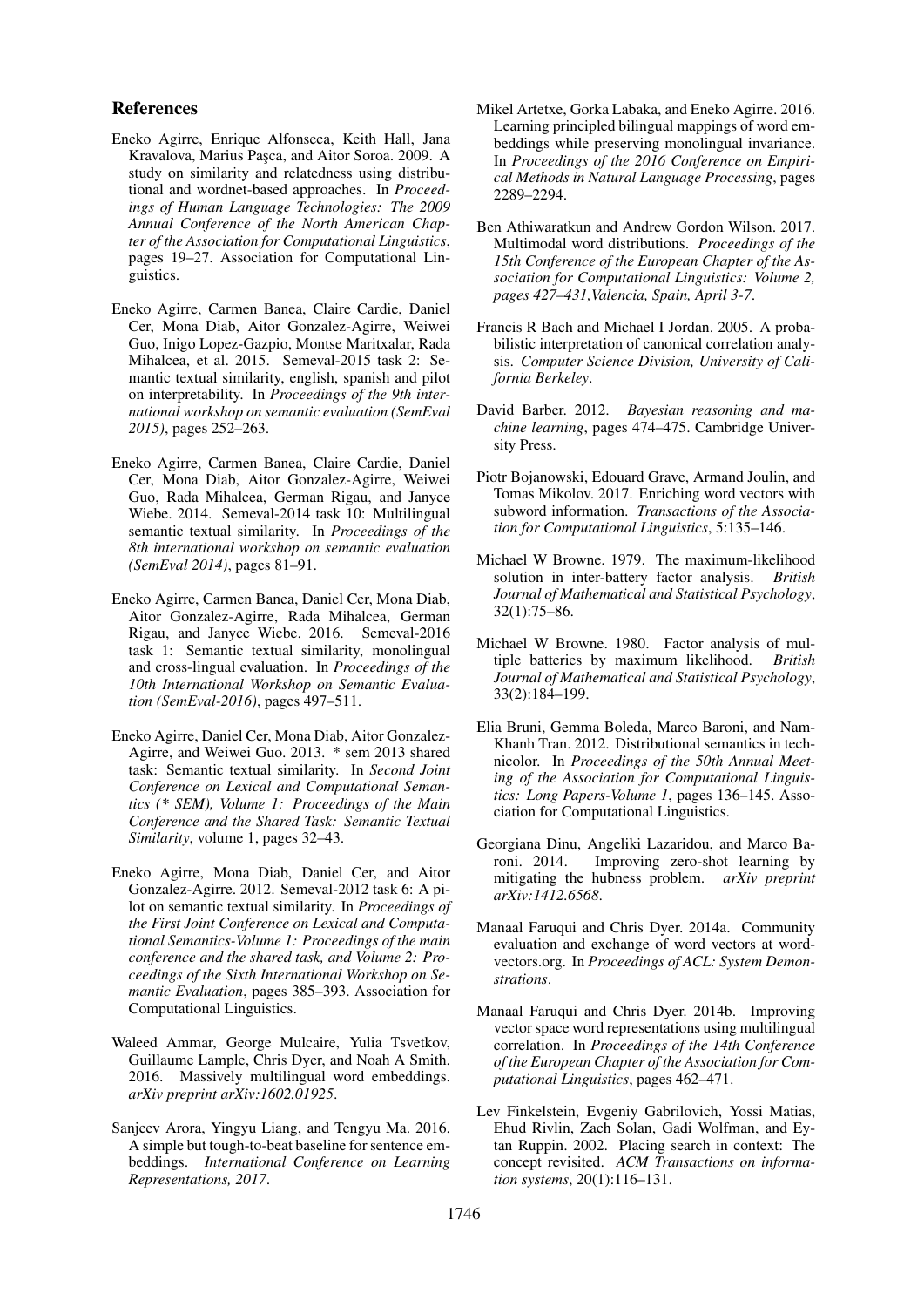- <span id="page-9-10"></span>Zoubin Ghahramani, Geoffrey E Hinton, et al. 1996. The em algorithm for mixtures of factor analyzers. Technical report, Technical Report CRG-TR-96-1, University of Toronto.
- <span id="page-9-22"></span>Guy Halawi, Gideon Dror, Evgeniy Gabrilovich, and Yehuda Koren. 2012. Large-scale learning of word relatedness with constraints. In *Proceedings of the 18th ACM SIGKDD international conference on Knowledge discovery and data mining*, pages 1406– 1414. ACM.
- <span id="page-9-3"></span>Armand Joulin, Edouard Grave, Piotr Bojanowski, and Tomas Mikolov. 2017. [Bag of tricks for efficient](https://www.aclweb.org/anthology/E17-2068) [text classification.](https://www.aclweb.org/anthology/E17-2068) *Proceedings of the 15th Conference of the European Chapter of the Association for Computational Linguistics: Volume 2, pages 427–431,Valencia, Spain, April 3-7, 2017*, Volume  $2.2$
- <span id="page-9-5"></span>Thomas R Knapp. 1978. Canonical correlation analysis: A general parametric significance-testing system. *Psychological Bulletin*, 85(2):410.
- <span id="page-9-23"></span>Philipp Koehn. 2005. Europarl: A parallel corpus for statistical machine translation. In *MT summit*, volume 5, pages 79–86.
- <span id="page-9-17"></span>Guillaume Lample, Alexis Conneau, Marc'Aurelio Ranzato, Ludovic Denoyer, and Hervé Jégou. 2018. [Word translation without parallel data.](https://openreview.net/forum?id=H196sainb) In *Proceedings of the 6th International Conference on Learning Representations*.
- <span id="page-9-6"></span>Ang Lu, Weiran Wang, Mohit Bansal, Kevin Gimpel, and Karen Livescu. 2015. Deep multilingual correlation for improved word embeddings. In *Proceedings of the 2015 Conference of the North American Chapter of the Association for Computational Linguistics: Human Language Technologies*, pages 250–256.
- <span id="page-9-7"></span>Roderick P McDonald. 1970. Three common factor models for groups of variables. *Psychometrika*, 35(1):111–128.
- <span id="page-9-0"></span>Tomas Mikolov, Quoc V Le, and Ilya Sutskever. 2013a. Exploiting similarities among languages for machine translation. *arXiv preprint arXiv:1309.4168*.
- <span id="page-9-1"></span>Tomas Mikolov, Ilya Sutskever, Kai Chen, Greg S Corrado, and Jeff Dean. 2013b. Distributed representations of words and phrases and their compositionality. In *Advances in neural information processing systems*, pages 3111–3119.
- <span id="page-9-19"></span>George A Miller and Walter G Charles. 1991. Contextual correlates of semantic similarity. *Language and cognitive processes*, 6(1):1–28.
- <span id="page-9-15"></span>Hannah Neuser. 2017. *Source Language of Lexical Transfer in Multilingual Learners: A Mixed Methods Approach*. Ph.D. thesis, Department of English, Stockholm University.
- <span id="page-9-16"></span>Aneta Pavlenko. 2009. Conceptual representation in the bilingual lexicon and second language vocabulary learning. *The bilingual mental lexicon: Interdisciplinary approaches*, pages 125–160.
- <span id="page-9-13"></span>Karl Pearson. 1901. Liii. on lines and planes of closest fit to systems of points in space. *The London, Edinburgh, and Dublin Philosophical Magazine and Journal of Science*, 2(11):559–572.
- <span id="page-9-20"></span>F. Pedregosa, G. Varoquaux, A. Gramfort, V. Michel, B. Thirion, O. Grisel, M. Blondel, P. Prettenhofer, R. Weiss, V. Dubourg, J. Vanderplas, A. Passos, D. Cournapeau, M. Brucher, M. Perrot, and E. Duchesnay. 2011. Scikit-learn: Machine learning in Python. *Journal of Machine Learning Research*, 12:2825–2830.
- <span id="page-9-2"></span>Jeffrey Pennington, Richard Socher, and Christopher Manning. 2014. Glove: Global vectors for word representation. In *Proceedings of the 2014 conference on empirical methods in natural language processing (EMNLP)*, pages 1532–1543.
- <span id="page-9-24"></span>Kaare Brandt Petersen, Michael Syskind Pedersen, et al. 2008. The matrix cookbook. *Technical University of Denmark*, 7(15):510.
- <span id="page-9-21"></span>Kira Radinsky, Eugene Agichtein, Evgeniy Gabrilovich, and Shaul Markovitch. 2011. A word at a time: computing word relatedness using temporal semantic analysis. In *Proceedings of the 20th international conference on World wide web*, pages 337–346. ACM.
- <span id="page-9-18"></span>Herbert Rubenstein and John B Goodenough. 1965. Contextual correlates of synonymy. *Communications of the ACM*, 8(10):627–633.
- <span id="page-9-4"></span>Samuel L Smith, David HP Turban, Steven Hamblin, and Nils Y Hammerla. 2017. Offline bilingual word vectors, orthogonal transformations and the inverted softmax. *Proceedings of the 5th International Conference on Learning Representations*.
- <span id="page-9-11"></span>Charles Spearman. 1904. " general intelligence," objectively determined and measured. *The American Journal of Psychology*, 15(2):201–292.
- <span id="page-9-12"></span>Louis L Thurstone. 1931. Multiple factor analysis. *Psychological Review*, 38(5):406.
- <span id="page-9-9"></span>Michael E Tipping and Christopher M Bishop. 1999. Probabilistic principal component analysis. *Journal of the Royal Statistical Society: Series B (Statistical Methodology)*, 61(3):611–622.
- <span id="page-9-14"></span>Ledyard R Tucker. 1958. An inter-battery method of factor analysis. *Psychometrika*, 23(2):111–136.
- <span id="page-9-8"></span>Uriel Weinreich. 1953. Languages in contact. findings andproblems. *New York: Linguistic Circle of New York and The Hague: Mouton*.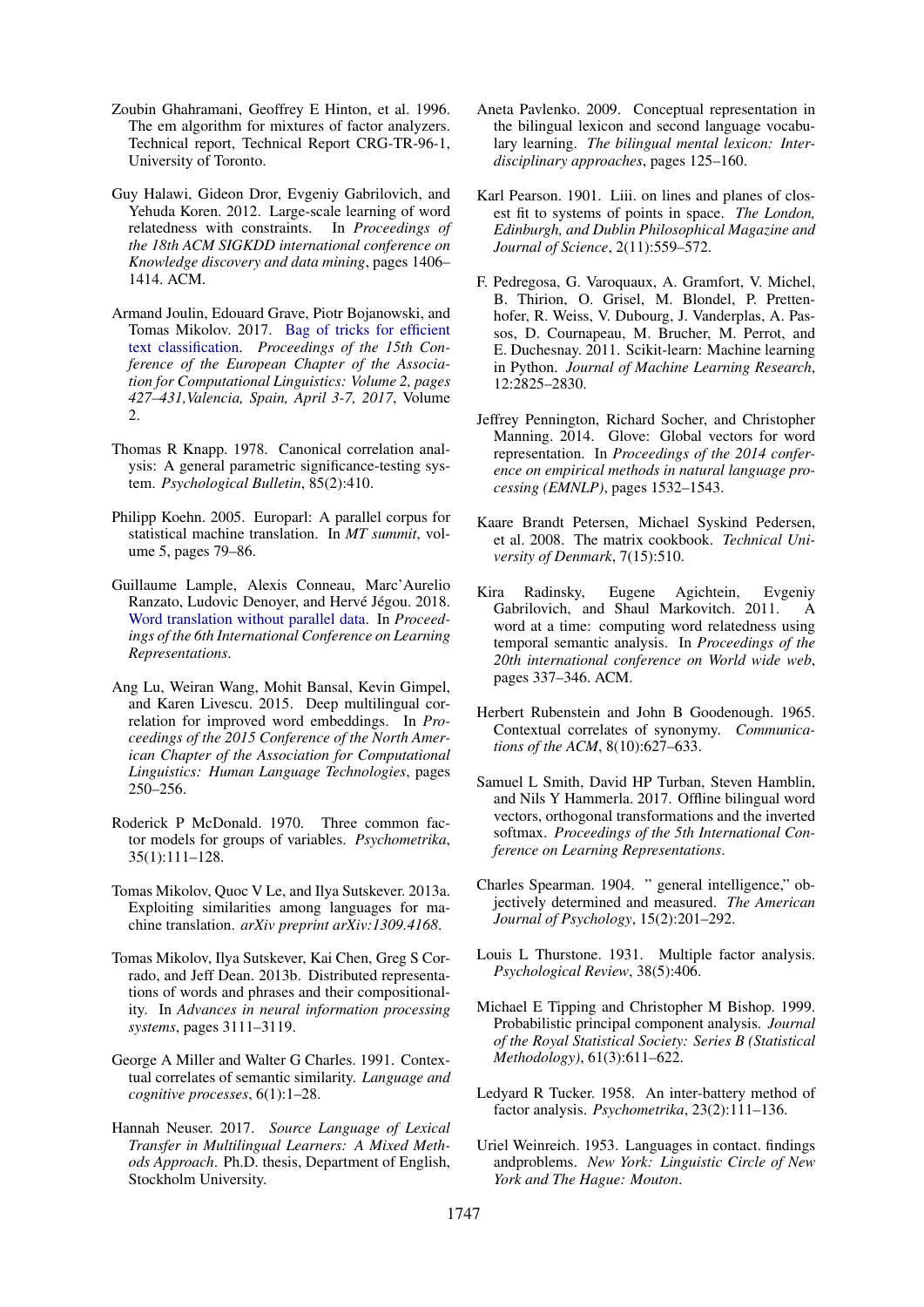<span id="page-10-0"></span>Chao Xing, Dong Wang, Chao Liu, and Yiye Lin. 2015. Normalized word embedding and orthogonal transform for bilingual word translation. In *Proceedings of the 2015 Conference of the North American Chapter of the Association for Computational Linguistics: Human Language Technologies*, pages 1006–1011.

## A Joint Distribution

We show the form of the joint distribution for 2 views. Concatenating our data and parameters as below, we can use Equation (3) of [\(Ghahramani](#page-9-10) [et al.,](#page-9-10) [1996\)](#page-9-10) to write

$$
m = \begin{bmatrix} x \\ y \end{bmatrix}, W = \begin{bmatrix} W_x \\ W_y \end{bmatrix}
$$

$$
\Psi = \begin{bmatrix} \Psi_x & 0 \\ 0 & \Psi_y \end{bmatrix}, \mu = \begin{bmatrix} \mu_x \\ \mu_y \end{bmatrix}
$$

$$
p(m, z | \theta) = \mathcal{N} \left( \begin{bmatrix} m \\ z \end{bmatrix}, \begin{bmatrix} \mu \\ 0 \end{bmatrix}, \Sigma_{m, z} \right) (5)
$$

$$
\Sigma_{m, z} = \begin{bmatrix} WW^\top + \Psi & W \\ W^\top & \mathbb{I} \end{bmatrix}
$$

It is clear that this generalises to any number of views of any dimension, as the concatenation operation does not make any assumptions.

# <span id="page-10-2"></span>**B** Projections to Latent Space  $\mathbb{E}_{p(z|x)}[z]$

We can query the joint Gaussian in [5](#page-10-4) using rules from [\(Petersen et al.,](#page-9-24) [2008\)](#page-9-24) Sections (8.1.2, 8.1.3) and we get

$$
\begin{aligned} &p(\boldsymbol{z}|\boldsymbol{x}) = \mathcal{N}\left(\boldsymbol{z}; \boldsymbol{W}_{\boldsymbol{x}}^\top \boldsymbol{\Sigma}_{\boldsymbol{x}}^{-1} \tilde{\boldsymbol{x}}, \mathbb{I} - \boldsymbol{W}_{\boldsymbol{x}}^\top \boldsymbol{\Sigma}_{\boldsymbol{x}}^{-1} \boldsymbol{W}_{\boldsymbol{x}}\right) \\ &\mathbb{E}[\boldsymbol{z}|\boldsymbol{x}] = \boldsymbol{W}_{\boldsymbol{x}}^\top \boldsymbol{\Sigma}_{\boldsymbol{x}}^{-1} \tilde{\boldsymbol{x}} \end{aligned}
$$

## C Derivation for the Marginal Likelihood

We want to compute  $p(x, y | \theta)$  so that we can then learn the parameters  $\theta = {\theta_x, \theta_y}, \theta_i =$  $\{\mu_i, W_i, \Psi_i, \}$  by maximising the marginal likelihood as is done in Factor Analysis.

From the joint  $p(m, z | \theta)$ , again using rules from [\(Petersen et al.,](#page-9-24) [2008\)](#page-9-24) Sections (8.1.2) we get

$$
p(\boldsymbol{m}|\boldsymbol{\theta}) = p(\boldsymbol{x}, \boldsymbol{y}|\boldsymbol{\theta})
$$
  
=  $\mathcal{N}\left(\begin{bmatrix} \boldsymbol{x} \\ \boldsymbol{y} \end{bmatrix}; \begin{bmatrix} \boldsymbol{\mu}_x \\ \boldsymbol{\mu}_y \end{bmatrix}, \boldsymbol{WW}^T + \boldsymbol{\Psi}\right)$ 

For the case of two views, the joint probability can be factored as

$$
p(\mathbf{x}, \mathbf{y} | \boldsymbol{\theta}) = p(\mathbf{x} | \boldsymbol{\theta}_x) p(\mathbf{y} | \mathbf{x}, \boldsymbol{\theta})
$$
  
\n
$$
p(\mathbf{x} | \boldsymbol{\theta}_x) = \mathcal{N}(\mathbf{x}; \boldsymbol{\mu}_x, \boldsymbol{\Sigma}_x)
$$
  
\n
$$
p(\mathbf{y} | \mathbf{x}, \boldsymbol{\theta}) = \mathcal{N}(\mathbf{y}; \mathbf{W}_y \mathbf{W}_x^\top \boldsymbol{\Sigma}_x^{-1} \tilde{\mathbf{x}} + \boldsymbol{\mu}_y, \boldsymbol{\Sigma}_{\mathbf{y} | \mathbf{x}})
$$
  
\n
$$
= \mathcal{N}(\mathbf{y}; \mathbf{W}_y E[\mathbf{z} | \mathbf{x}] + \boldsymbol{\mu}_y, \boldsymbol{\Sigma}_{\mathbf{y} | \mathbf{x}}),
$$

where

$$
\begin{aligned} \boldsymbol{\Sigma}_x &= \boldsymbol{W}_x \boldsymbol{W}_x^\top + \boldsymbol{\Psi}_x \\ \boldsymbol{\Sigma}_{\boldsymbol{y}|\boldsymbol{x}} &= \boldsymbol{\Sigma}_y - \boldsymbol{W}_y \boldsymbol{W}_x^\top \boldsymbol{\Sigma}_x^{-1} \boldsymbol{W}_x \boldsymbol{W}_y^\top \end{aligned}
$$

## <span id="page-10-1"></span>D Scaled Reconstruction Errors

<span id="page-10-4"></span>
$$
\log p(\boldsymbol{x}, \boldsymbol{y} | \boldsymbol{\theta}) = \log p^*(\boldsymbol{x} | \boldsymbol{\theta}_x) + \log p^*(\boldsymbol{y} | \boldsymbol{x}, \boldsymbol{\theta})
$$

$$
- \frac{1}{2} (\log |2\pi \boldsymbol{\Sigma}_{\boldsymbol{y} | \boldsymbol{x}}| + \log |2\pi \boldsymbol{\Sigma}_{\boldsymbol{x}}|)
$$

$$
\log p^*(\boldsymbol{y} | \boldsymbol{x}, \boldsymbol{\theta}) = -\frac{1}{2} || \tilde{\boldsymbol{y}} - \boldsymbol{W}_{\boldsymbol{y}} E[\boldsymbol{z} | \boldsymbol{x}] ||_{\boldsymbol{\Sigma}_{\boldsymbol{y} | \boldsymbol{x}}}^2
$$

$$
\log p^*(\boldsymbol{x} | \boldsymbol{\theta}_x) = -\frac{1}{2} ||\boldsymbol{x} - \boldsymbol{\mu}_x||_{\boldsymbol{\Sigma}_x}^2
$$

$$
= -\frac{1}{2} ||\boldsymbol{\Sigma}_x^{-\frac{1}{2}} \tilde{\boldsymbol{x}}||^2
$$

Setting  $\mathbf{A} = \Psi_x \Sigma_x^{-1} \Psi_x$ , we can re-parametrise as

$$
\log p^*(\boldsymbol{x}|\boldsymbol{\theta}_x) = -\frac{1}{2} ||\boldsymbol{\Psi}_x \boldsymbol{\Sigma}_x^{-1} \tilde{\boldsymbol{x}} ||_A^2
$$
  
\n
$$
= -\frac{1}{2} ||(\boldsymbol{\Sigma}_x - \boldsymbol{W}_x \boldsymbol{W}_x^\top) \boldsymbol{\Sigma}_x^{-1} \tilde{\boldsymbol{x}} ||_A^2
$$
  
\n
$$
= -\frac{1}{2} ||\tilde{\boldsymbol{x}} - \boldsymbol{W}_x \boldsymbol{W}_x^\top \boldsymbol{\Sigma}_x^{-1} \tilde{\boldsymbol{x}} ||_A^2
$$
  
\n
$$
= -\frac{1}{2} ||\tilde{\boldsymbol{x}} - \boldsymbol{W}_x E[\boldsymbol{z}|\boldsymbol{x}] ||_A^2
$$

#### <span id="page-10-3"></span>E Expectation Maximisation for MBFA

Define

$$
\tilde{\boldsymbol{x}} = \begin{bmatrix} \boldsymbol{x}_1 - \boldsymbol{\mu}_1 \\ \vdots \\ \boldsymbol{x}_v - \boldsymbol{\mu}_1 \end{bmatrix}, \boldsymbol{W} = \begin{bmatrix} \boldsymbol{W}_1 \\ \vdots \\ \boldsymbol{W}_v \end{bmatrix}
$$

$$
\mathbf{\Psi} = \begin{bmatrix} \mathbf{\Psi}_1 & 0 \\ & \ddots & \\ 0 & \mathbf{\Psi}_v \end{bmatrix} = \text{Bdiag}(\mathbf{\Psi}_1, \dots, \mathbf{\Psi}_v)
$$

Hence

$$
p(\tilde{{\bm{x}}} | {\bm{z}}; {\bm{\Psi}}, {\bm{W}}) = \mathcal{N}(\tilde{{\bm{x}}} | {\bm{W}} {\bm{z}}, {\bm{\Psi}})
$$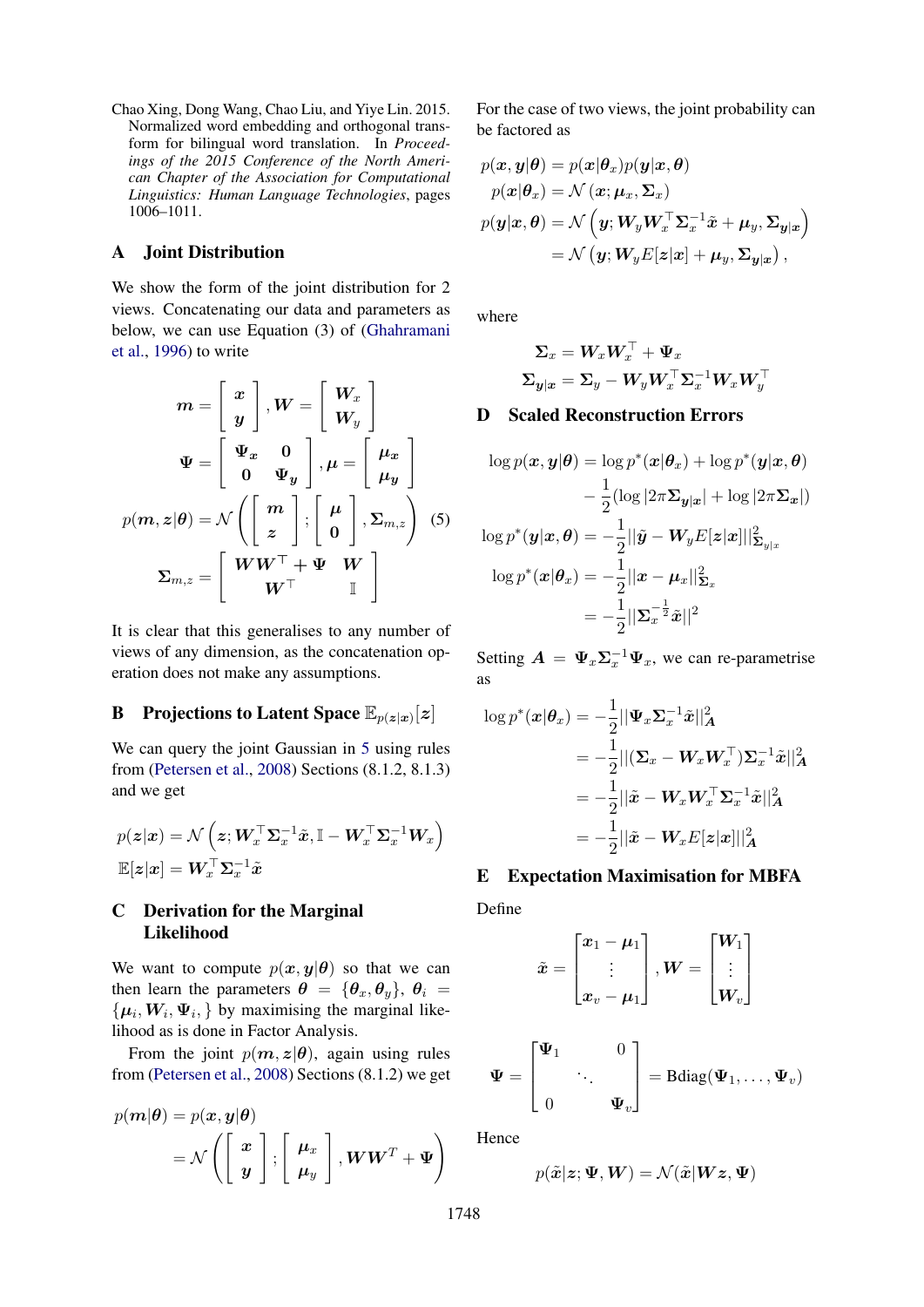<span id="page-11-3"></span>

| Method                      | EN-IT |     |           | IT-EN EN-FR FR-EN IT-FR FR-IT |      |      |
|-----------------------------|-------|-----|-----------|-------------------------------|------|------|
| <b>MBFA-1K</b>              | 719   |     | 73.3 76.7 | 78.2                          | 82.4 | 77.5 |
| MBFA-20K                    | 71.9  | 734 | 76.7      | 78.1                          | 82.6 | 77.5 |
| MBFA-1K+CSLS 77.5 77.6 81.9 |       |     |           | 82.0                          | 86.8 | 82.1 |
| MBFA-20K+CSLS 77.4 77.7     |       |     | 819       | 82.1                          | 86.8 | 819  |

Table 8: Precision @1 between MBFA fitted for 1K iterations and MBFA fitted for 20K iterations.

This follows the same form as regular factor analysis, but with a block-diagonal constraint on Ψ. Thus by Equations (5) and (6) of [\(Ghahramani](#page-9-10) [et al.,](#page-9-10) [1996\)](#page-9-10), we apply EM as follows.

**E-Step:** Compute  $\mathbb{E}[z|x]$  and  $\mathbb{E}[zz^{\top}|x]$  given the parameters  $\boldsymbol{\theta}_t = \{\boldsymbol{W}_t, \boldsymbol{\Psi}_t\}.$ 

$$
\mathbb{E}[z^{(i)}|\tilde{x}^{(i)}] = B_t \tilde{x}^{(i)}
$$

$$
\mathbb{E}[z^{(i)}z^{(i)\top}|\tilde{x}^{(i)}] = \mathbb{I} - B_t W_t + B_t \tilde{x}^{(i)}\tilde{x}^{(i)\top} B_t^{\top}
$$

$$
= M_t + B_t \tilde{x}^{(i)}\tilde{x}^{(i)\top} B_t^{\top}
$$
(6)

where

$$
\mathbf{M}_t = \left(\mathbb{I} + \mathbf{W}_t^\top \mathbf{\Psi}_t^{-1} \mathbf{W}_t\right)^{-1}
$$
  
\n
$$
\mathbf{B}_t = \mathbf{W}_t^\top (\mathbf{\Psi}_t + \mathbf{W}_t \mathbf{W}_t^\top)^{-1}
$$
  
\n
$$
= \mathbf{M}_t \mathbf{W}_t^\top \mathbf{\Psi}_t^{-1}.
$$
 (7)

Equation [6](#page-11-1) is obtained by applying the Woodbury identity, and Equation [7](#page-11-2) by applying the closely related push-through identity, as found in Section 3.2 of [\(Petersen et al.,](#page-9-24) [2008\)](#page-9-24).

**M-Step:** Update parameters  $\theta_{t+1} = \{W_{t+1}, \Psi_{t+1}\}.$ 

Define

$$
\boldsymbol{S} = \frac{1}{m}\sum_{i=1}^m \tilde{\boldsymbol{x}}^{(i)}\tilde{\boldsymbol{x}}^{(i)\top}
$$

By first observing

$$
\begin{aligned} &\frac{1}{m}\sum_{i=1}^m &\tilde{\pmb{x}}^{(i)}\mathbb{E}[\pmb{z}^{(i)}|\tilde{\pmb{x}}^{(i)}]^\top = \pmb{S}\pmb{B}_t^\top \\ &\frac{1}{m}\sum_{j=1}^m &\mathbb{E}[\pmb{z}^{(j)}\pmb{z}^{(j)\top}|\tilde{\pmb{x}}^{(j)}] = \pmb{M}_t + \pmb{B}_t\pmb{S}\pmb{B}_t^\top, \end{aligned}
$$

update the parameters as follows.

$$
\begin{aligned} \boldsymbol{W}_{t\!+\!1}\!\!\!\!&=\boldsymbol{S}\boldsymbol{B}_t^\top\!\!\left(\mathbb{I}-\boldsymbol{B}_t\boldsymbol{W}_t+\boldsymbol{B}_t\boldsymbol{S}\boldsymbol{B}_t^\top\right)^{-1}\\ &=\boldsymbol{S}\boldsymbol{B}_t^\top\!\!\left(\boldsymbol{M}_t+\boldsymbol{B}_t\boldsymbol{S}\boldsymbol{B}_t^\top\right)^{-1}\\ &\widetilde{\boldsymbol{\Psi}}_{t\!+\!1}\!=\!\!\frac{1}{m}\sum_{i=1}^m\tilde{\boldsymbol{x}}^{(i)}\tilde{\boldsymbol{x}}^{(i)\top}\!\!-\!\boldsymbol{W}_{t\!+\!1}\mathbb{E}[\boldsymbol{z}^{(i)}|\tilde{\boldsymbol{x}}^{(i)}]\tilde{\boldsymbol{x}}^{(i)\top}\\ &=\boldsymbol{S}-\frac{1}{m}\sum_{i=1}^m\boldsymbol{W}_{t\!+\!1}\boldsymbol{B}_t\tilde{\boldsymbol{x}}^{(i)}\tilde{\boldsymbol{x}}^{(i)\top}\\ &=\boldsymbol{S}-\boldsymbol{W}_{t\!+\!1}\boldsymbol{B}_t\boldsymbol{S}\\ &=\boldsymbol{S}-\boldsymbol{S}\boldsymbol{B}_t^\top\boldsymbol{W}_{t\!+\!1}^\top \end{aligned}
$$

<span id="page-11-1"></span>Imposing the block diagonal constraint,

$$
\mathbf{\Psi}_{t+1} = \text{Bdiag}\left( (\widetilde{\mathbf{\Psi}}_{t+1})_{11}, \ldots, (\widetilde{\mathbf{\Psi}}_{t+1})_{vv} \right)
$$

where  $({\tilde{\mathbf{\Psi}}})_{ii} = {\mathbf{\Psi}}_i$ .

## <span id="page-11-2"></span><span id="page-11-0"></span>F Independence to Noise in Direct Methods

We are maximising the following quantity with respect to  $\theta = \{W, \mu, \Psi\}$ 

$$
p(\mathbf{Y}|\mathbf{X}, \boldsymbol{\theta}) = \prod_{i} p(\mathbf{y}^{(i)}|\mathbf{x}^{(i)}, \boldsymbol{\theta})
$$

$$
= \prod_{i} \mathcal{N}(\mathbf{y}^{(i)}; \mathbf{W}\mathbf{x}^{(i)} + \boldsymbol{\mu}, \boldsymbol{\Psi})
$$

$$
\log p(\mathbf{Y}|\mathbf{X}, \boldsymbol{\theta}) = -\frac{1}{2} \left( \sum_{i} \|\mathbf{y}^{(i)} - \mathbf{W}\mathbf{x}^{(i)}\|_{\boldsymbol{\Psi}}^2 - C \right)
$$

Then the partial derivative  $Q = \frac{\partial \log p(Y|X,\theta)}{\partial W}$  is proportional to